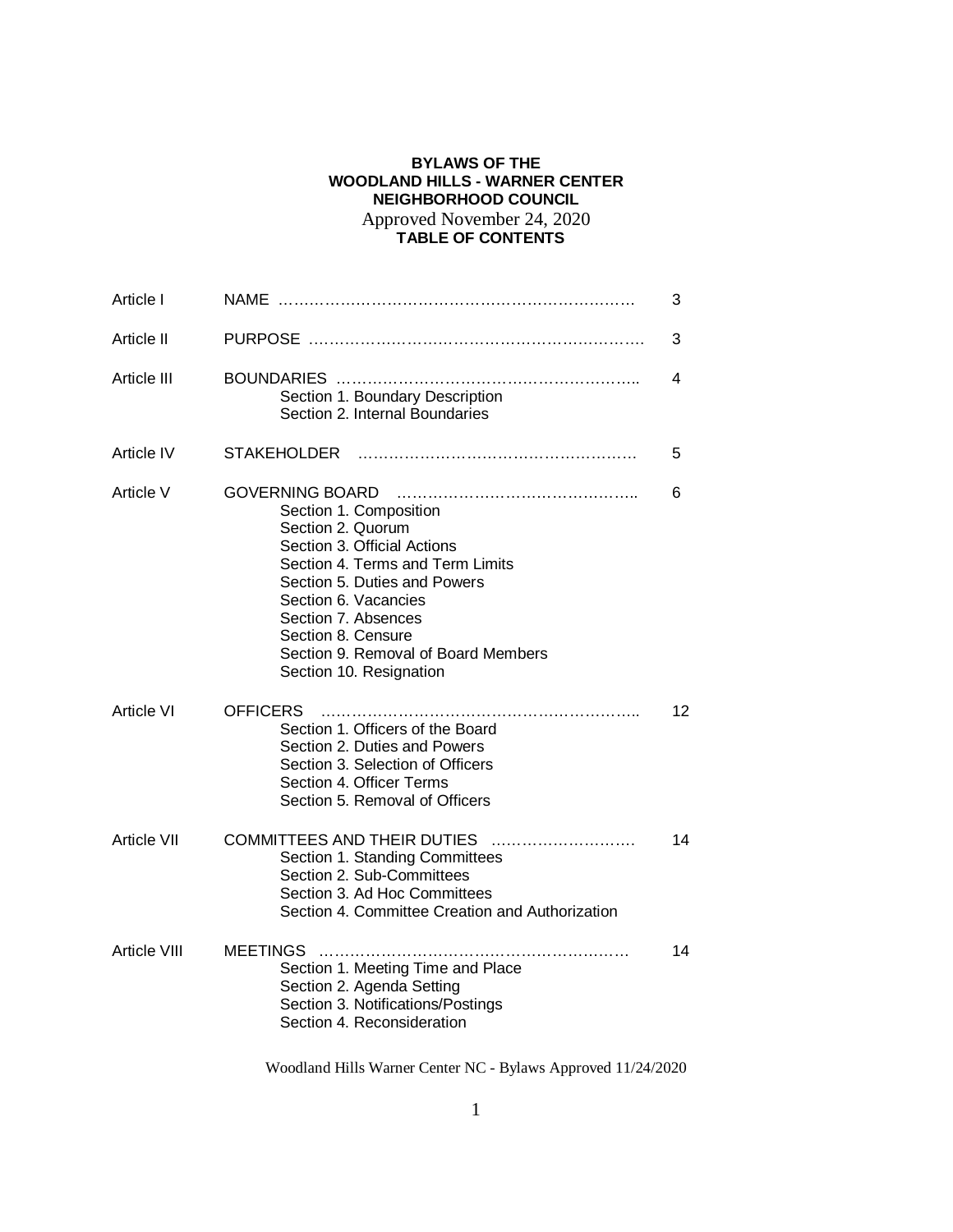| Article IX                                                |                                                                                                                                                                                                                                                                                                  | 16 |  |  |
|-----------------------------------------------------------|--------------------------------------------------------------------------------------------------------------------------------------------------------------------------------------------------------------------------------------------------------------------------------------------------|----|--|--|
| Article X                                                 | Section 1. Administration of Election<br>Section 2. Governing Board Structure and Voting<br>Section 3. Minimum Voting Age<br>Section 4. Method of Verifying Stakeholder Status<br>Section 5. Restrictions on Candidates Running for Multiple Seats<br>Section 6. Other Election Related Language | 17 |  |  |
| Article XI                                                |                                                                                                                                                                                                                                                                                                  | 18 |  |  |
| Article XII                                               | PARLIAMENTARY AUTHORITY                                                                                                                                                                                                                                                                          | 18 |  |  |
| Article XIII                                              |                                                                                                                                                                                                                                                                                                  | 18 |  |  |
| Article XIV                                               | Section 1. Code of Civility<br>Section 2. Training<br>Section 3. Self-Assessment                                                                                                                                                                                                                 | 19 |  |  |
| <b>ATTACHMENTS</b>                                        | ATTACHMENT A - Map of the Neighborhood Council                                                                                                                                                                                                                                                   | 20 |  |  |
| ATTACHMENT B - Governing Board Structure and Voting<br>21 |                                                                                                                                                                                                                                                                                                  |    |  |  |
|                                                           |                                                                                                                                                                                                                                                                                                  | 23 |  |  |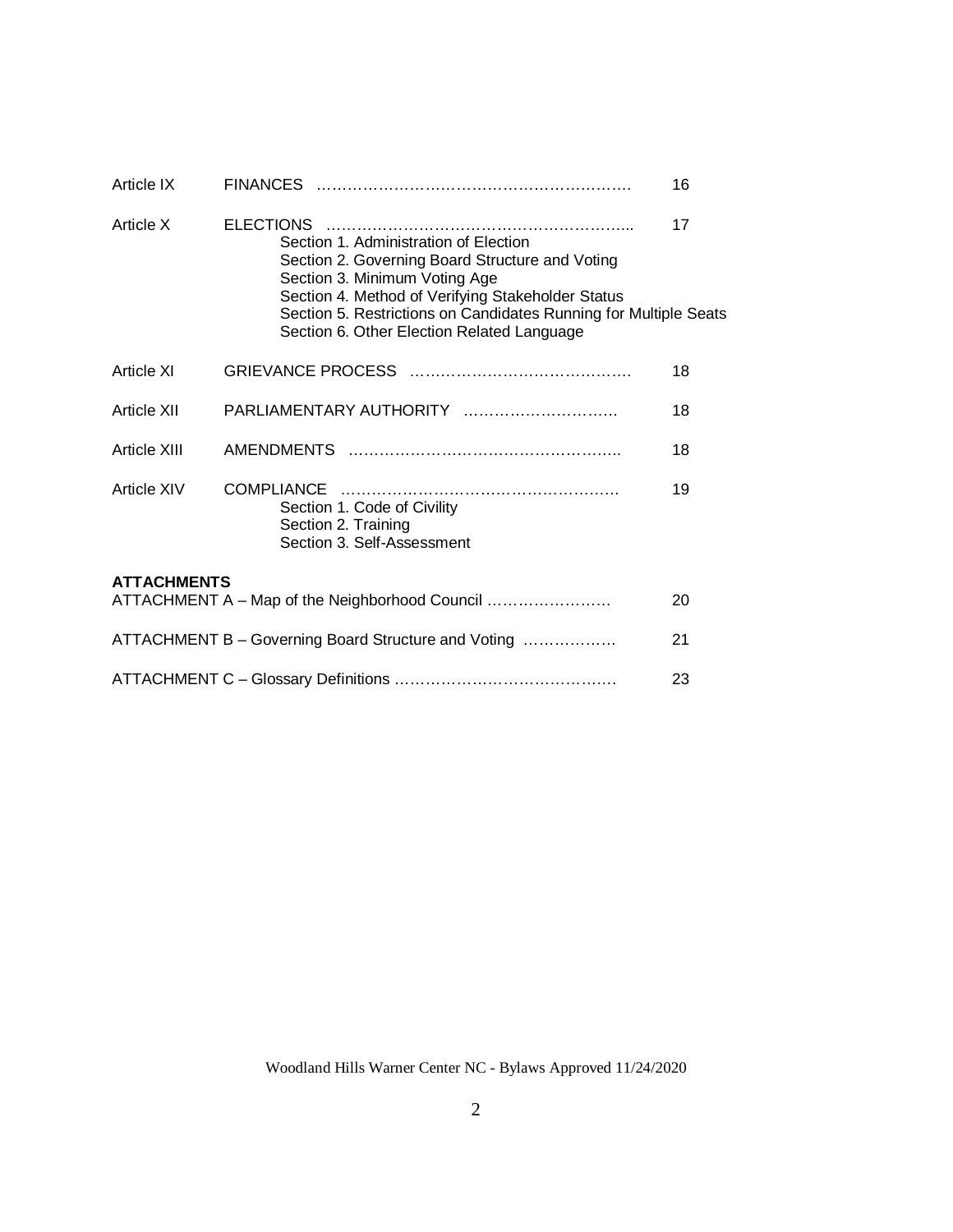### **ARTICLE I NAME**

The name of this organization shall be the WOODLAND HILLS-WARNER CENTER NEIGHBORHOOD COUNCIL ("Neighborhood Council").

## **ARTICLE II PURPOSE**

A. The mission of the Neighborhood Council shall be:

- 1. To foster a sense of community for all people to express ideas and opinions about their neighborhoods and their government; and provide a forum to effectively address the issues which impact the community.
- 2. To create, execute and support projects and initiatives for the physical, environmental, safety, social and cultural improvement of Woodland Hills and Warner Center
- 3. To promote and improve the quality of life in our neighborhoods,
- 4. To inform, on a continuing basis, the community of pending relevant or significant changes or actions of the City of Los Angeles that will or may affect them;
- 5. To promote, empower, and encourage community participation in city governance so that government is more responsive to local needs and requests. The goal is to create opportunities to build partnerships with government that address local needs;
- 6. To secure support from the City of Los Angeles, our elected officials and other governmental agencies, for the resources needed to achieve our goals;
- 7. To advocate for compliance with and development of the standards of this Neighborhood Council as set forth in the community and specific plans;
- 8. To promote the public good by collaborating with other organizations or groups for the benefit of the region.
- B. The policy of the Neighborhood Council shall be:
	- 1. To respect the rights, diversity, dignity and expression of views of all citizens, whether they be individuals, businesses; groups and organizations, within the community;
	- 2. To remain non-partisan with respect to political party affiliation, race, creed, or national origin and inclusive in our operations including, but not limited to, the process of electing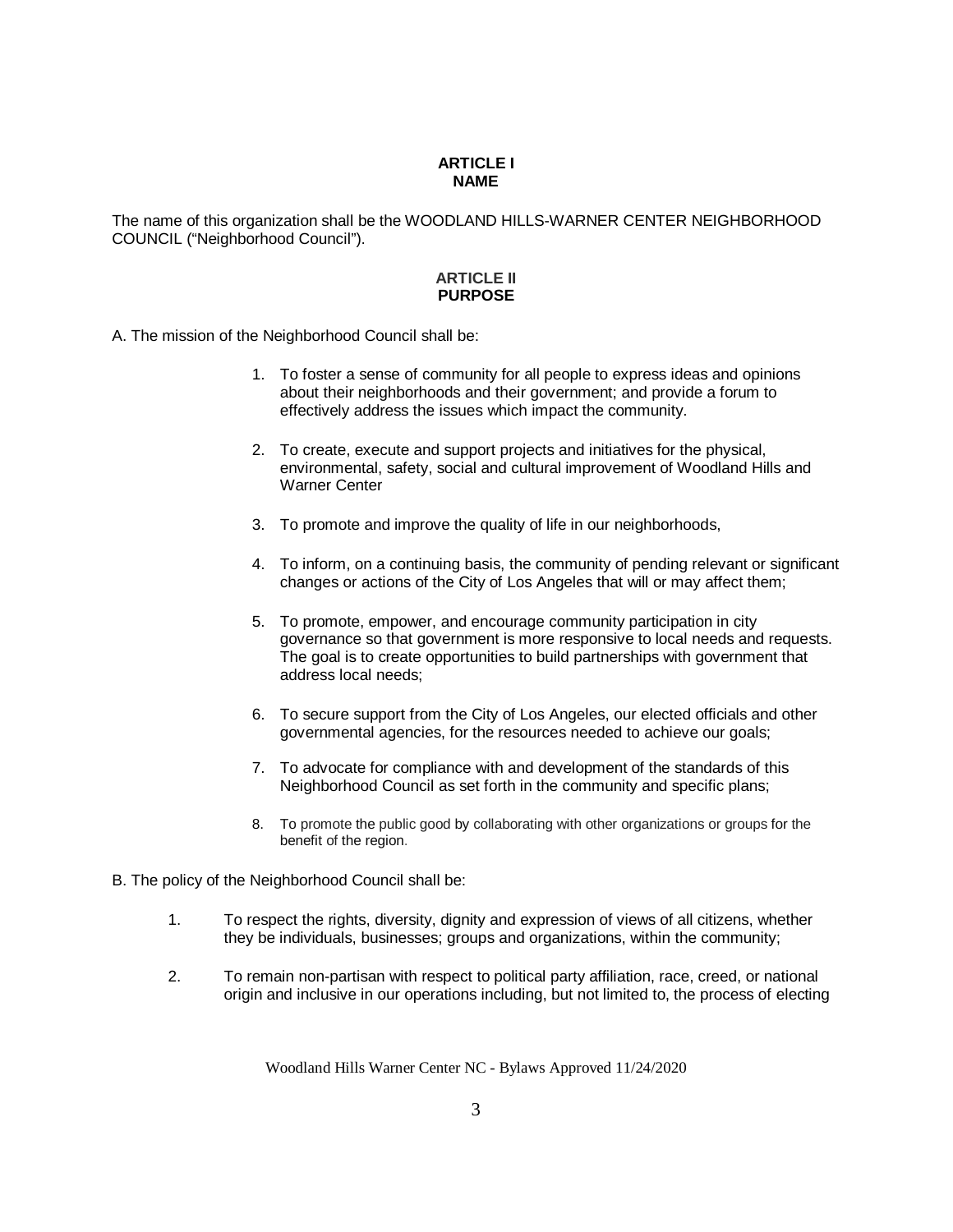or selecting the Neighborhood Council Board of Directors (hereinafter "Board"), Officers, and committee members as set forth herein ;

- 3. To encourage all Stakeholders of Woodland Hills to participate in the activities of the Neighborhood Council and to collaborate/work together to improve the community;
- 4. To actively prohibit discrimination against any individual or group in our operations on the basis of race, religion, color, creed, national origin, ancestry, sex, sexual orientation, age, disability, marital status, income, homeowner/renter status or political affiliation, and
- 5. To have fair, open and transparent procedures for the conduct of all Neighborhood Council business;
- 6. The Neighborhood Council shall direct that a system of outreach, including but not limited to use of the Early Notification System of the City of Los Angeles, a publicly accessible website or other available forms of communication be instituted to inform Stakeholders as to the existence and activities of the Neighborhood Council;
- 7. The Neighborhood Council Board shall establish, implement and enforce a policy regarding media, government, community relations and communications

# **ARTICLE III BOUNDARIES**

**Section 1: Boundary Description:** The Neighborhood Council area shall be comprised of the entire Woodland Hills Community, bounded on the North by Victory Boulevard (except between Shoup Avenue and De Soto Avenue, where the northern boundary shall be Vanowen Street, and between Corbin Avenue and Winnetka Avenue, where the northern boundary shall be the Los Angeles River Channel), on the South by the City/County Line, on the East by Corbin Avenue, and on the West by the City/County Line.

## **Section 2: Internal Boundaries**

| A. Area 1: Bounded by: | <b>North</b> Victory Boulevard<br><b>South</b> Ventura 101 Freeway<br>Corbin Avenue<br>East<br>DeSoto Avenue<br>West                               |
|------------------------|----------------------------------------------------------------------------------------------------------------------------------------------------|
|                        | This area shall also include the area between the Los<br>Angeles River Channel and Victory Boulevard between<br>Corbin and Winnetka Avenues.       |
| B. Area 2: Bounded by: | <b>North</b> Vanowen Street<br><b>South</b> Victory Boulevard (between Shoup Avenue and<br>the lots fronting along the west side of Topanga Canyon |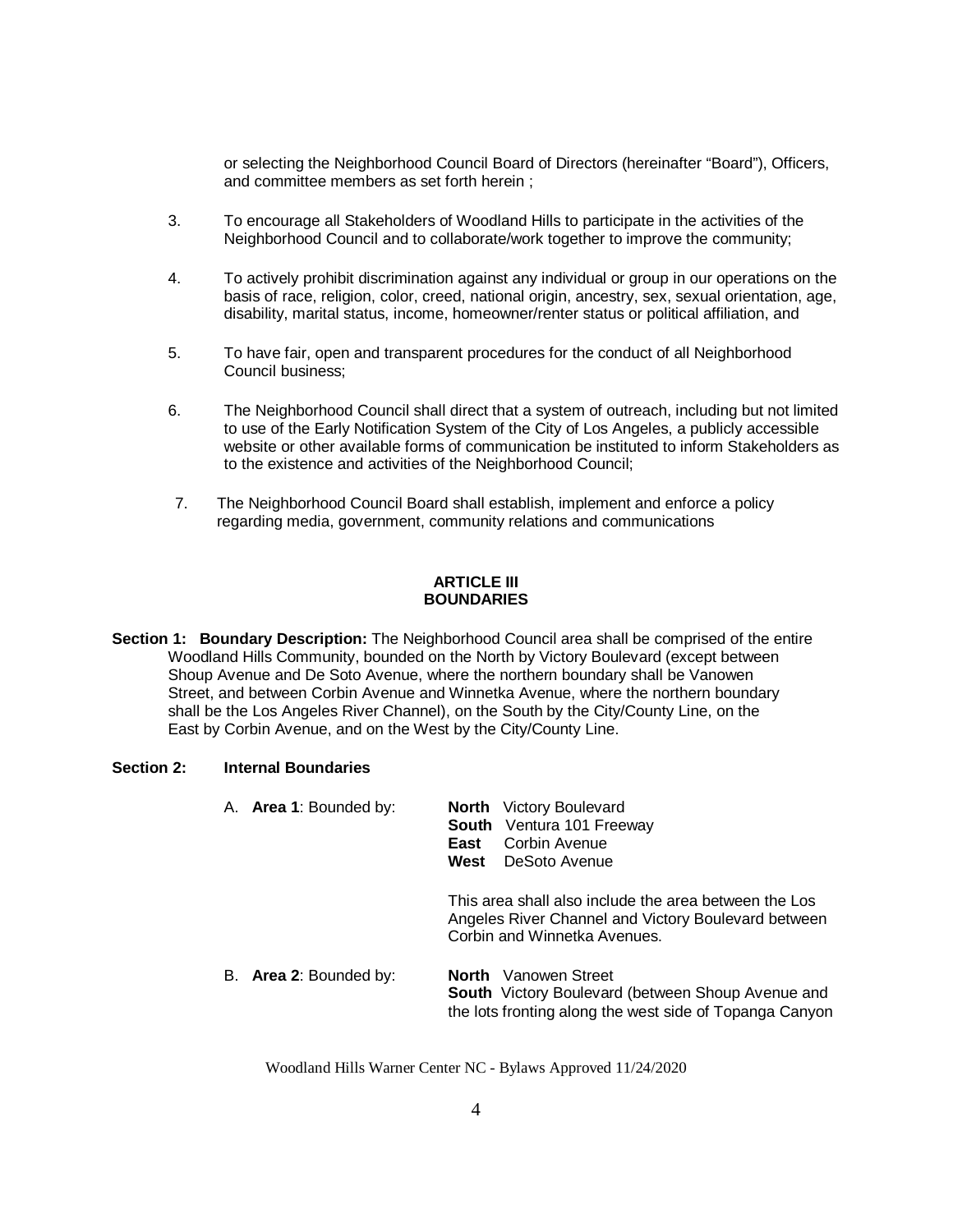|                        | East<br>West | Boulevard) and the Ventura 101 Freeway (between<br>Topanga Canyon Boulevard and De Soto Avenue)<br>DeSoto Avenue<br>Shoup Avenue (between Vanowen Street and<br>Victory Boulevard) and the lots fronting along the west<br>side of Topanga Canyon Boulevard (between Victory<br>Boulevard and the Ventura 101 Freeway) |
|------------------------|--------------|------------------------------------------------------------------------------------------------------------------------------------------------------------------------------------------------------------------------------------------------------------------------------------------------------------------------|
| C. Area 3: Bounded by: | East<br>West | <b>North</b> Victory Boulevard<br>South Ventura 101 Freeway<br>Topanga Canyon Boulevard<br>Woodlake Avenue                                                                                                                                                                                                             |
| D. Area 4: Bounded by: | East<br>West | <b>North</b> Victory Boulevard<br>South Ventura 101 Freeway<br>Woodlake Avenue<br>Los Angeles City/County Line                                                                                                                                                                                                         |
| E. Area 5: Bounded by: | East<br>West | <b>North</b> Ventura 101 Freeway<br><b>South</b> Los Angeles City/County Line<br>Corbin Avenue<br>Serrania Avenue                                                                                                                                                                                                      |
| F. Area 6: Bounded by: | East<br>West | <b>North</b> Ventura 101 Freeway<br><b>South</b> Los Angeles County Line<br>Serrania Avenue<br>Topanga Canyon Boulevard                                                                                                                                                                                                |
| G. Area 7: Bounded by: | East<br>West | North Ventura 101 Freeway<br><b>South</b> Los Angeles County Line<br>Topanga Canyon Boulevard<br>Los Angeles City/County Line                                                                                                                                                                                          |

The boundaries of the Neighborhood Council are set forth in Attachment A – Map of Woodland Hills - Warner Center Neighborhood Council. Please note: The Platt Library, located at 23600 Victory Blvd., Woodland Hills, CA, 91367 (Area 4) is under co--jurisdiction with the West Hills Neighborhood Council.

# **ARTICLE IV STAKEHOLDER**

Neighborhood Council membership is open to all Stakeholders. A "Stakeholder" shall be defined as any individual who:

(1) Lives, works, or owns real property within the boundaries of the neighborhood council; or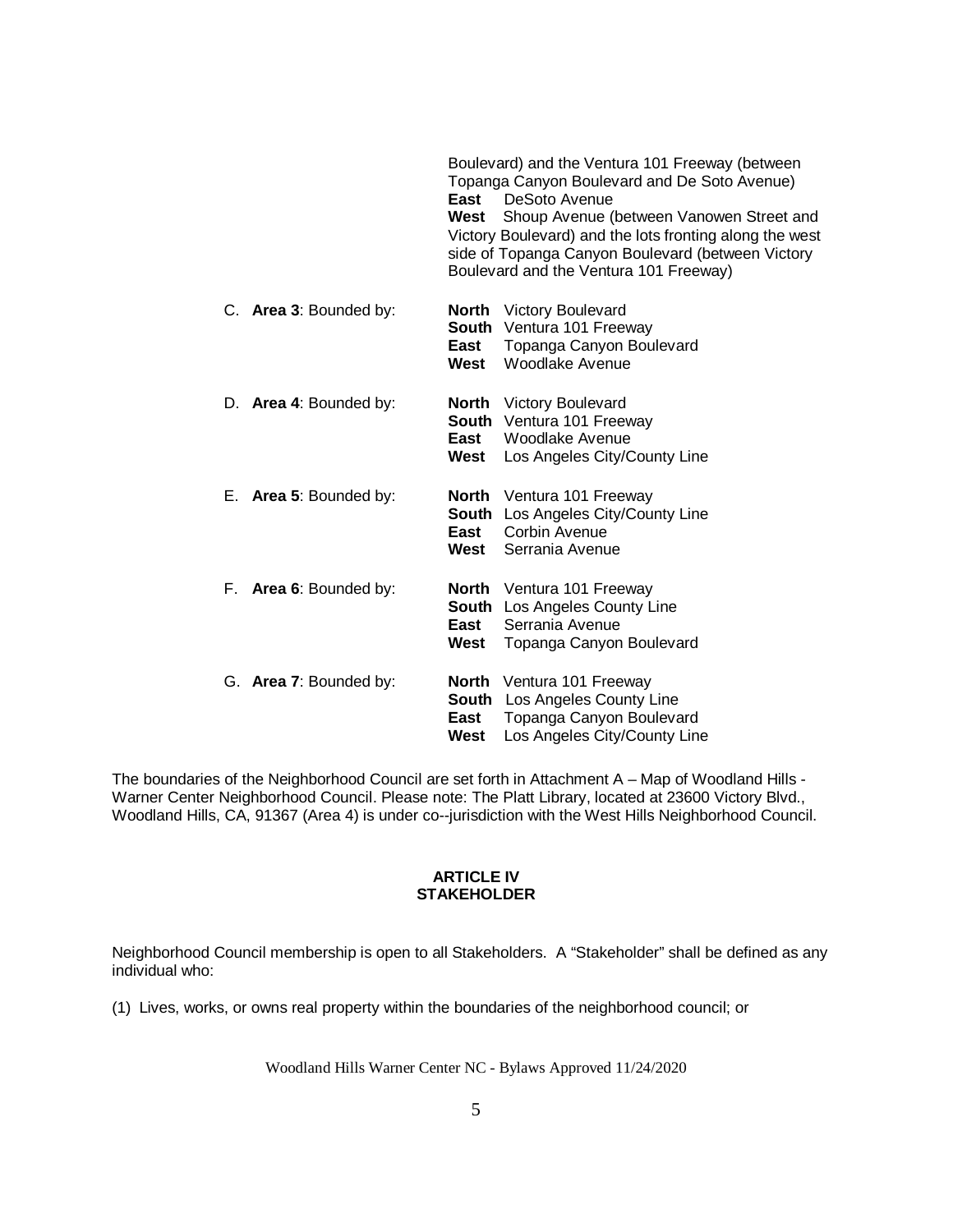(2) Is a Community Interest Stakeholder, defined as an individual who is a member of or participates in a Community Organization within the boundaries of the neighborhood council.

A "Community Organization" is an entity that has continuously maintained a physical street address within the boundaries of the neighborhood council for not less than one year, and that performs ongoing and verifiable activities and operations that confer some benefit on the community within the boundaries of the neighborhood council. A for-profit entity shall not qualify as a Community Organization. Examples of Community Organizations may include Chambers of Commerce, houses of worship or other faith-based organizations, educational institutions, or non-profit organizations.

[The definition of "Stakeholder" and its related terms are defined by City Ordinance and cannot be changed without City Council action. See Los Angeles Administrative Code Section 22.801.1]

## **ARTICLE V GOVERNING BOARD**

- **Section 1: Composition:** The Neighborhood Council Board of Directors ("Board"), shall consist of twenty-three (23) Stakeholders either publicly-elected or Board Selected (when necessary) as Neighborhood Council Representatives, as defined immediately below, plus their alternates, as defined in Article X, Section 6(A). In accordance with the Plan for a Citywide System of Neighborhood Councils ("The Plan"), no single Stakeholder group shall comprise a majority of the Neighborhood Council's governing body.
	- A. **Residential Stakeholder Representatives** ("RSR"): An RSR shall be any person whose primary residence is located within an area as defined in Article III Section 2 whether in a home, apartment, condominium or other permanent housing unit. There shall be one (1) RSR elected in each of the seven (7) areas.
	- B. **Business Stakeholder Representative** ("BSR"): A BSR shall be any person who (1) owns a business (2) owns a rental property; or (3) is employed by a business located within an area defined in Article III Section 2. There shall be one (1) BSR elected in each of the seven (7) areas.
	- C. **Community Based Organization Representative** ("CBO"): A CBO Representative shall be any person who identifies themselves as a Community Interest Stakeholder, as defined in Article IV, , an individual who is a member of or participates in a community organization such as, but not limited to educational institutions, religious institutions, community organizations or other non-profit organizations. There shall be one (1) CBO Representative elected in each of the seven (7) areas.
	- D. **At-Large Stakeholder Representative** ("AL"): An AL shall be any person who meets the definition of a stakeholder to promote and improve the quality of life in our neighborhoods. There shall be only one (1) AL elected to represent all of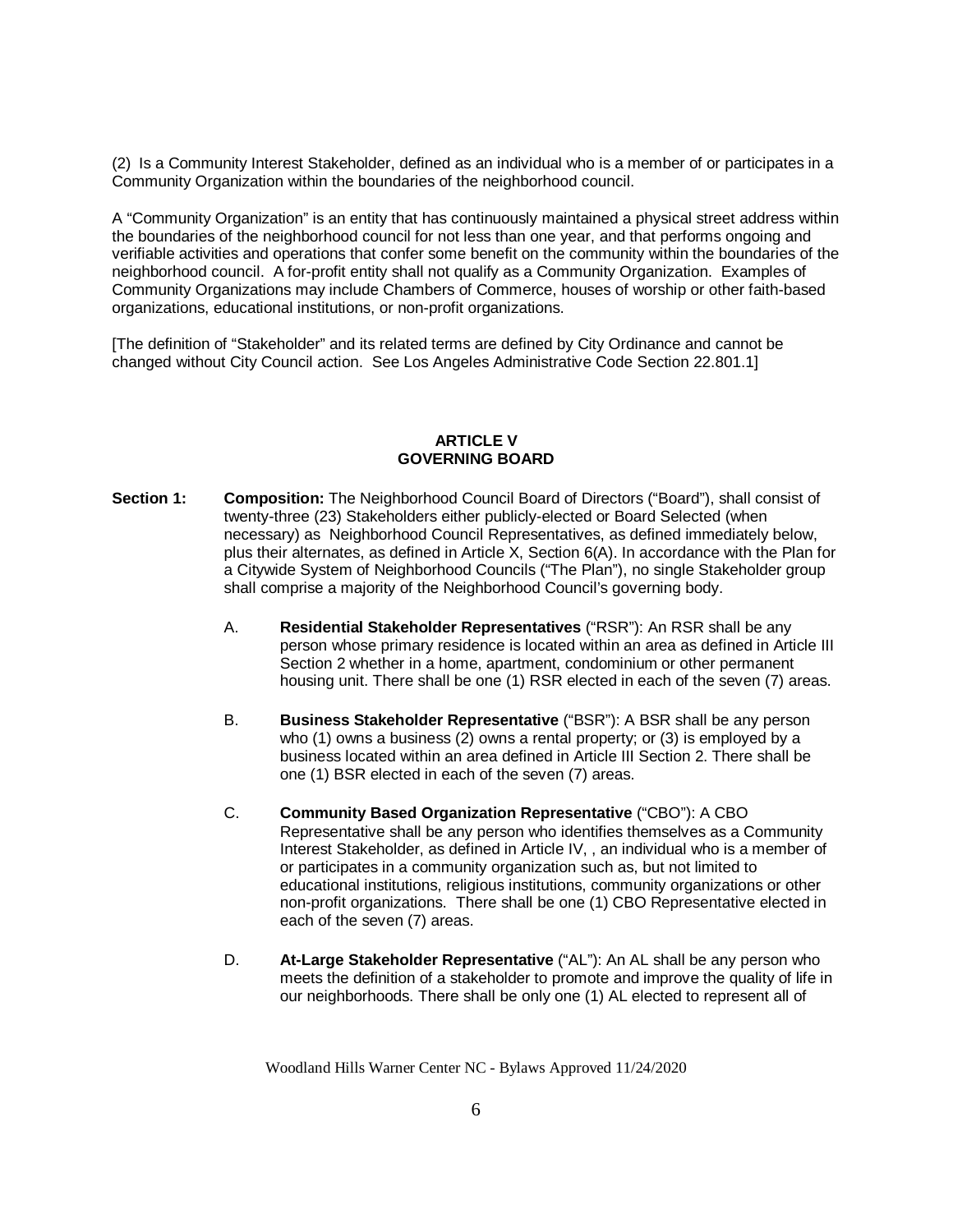Woodland Hills-Warner Center. The AL candidates' names will appear on the ballot in all seven (7) areas of Woodland Hills Warner Center.

- E. **Youth Board Member** (1) Open to Stakeholders between the ages of fourteen (14) and seventeen (17), at the time the Stakeholder is appointed to this seat. The Youth Board member shall be precluded from voting on matters regarding the expenditure of funds, contracts, or recommendations on age restricted issues. However, the Youth member shall be allowed to speak on such matters. The youth member shall be appointed by a majority vote of the Board on a written application made to the Board on a form to be designated.
- **Section 2:** Quorum: No formal meeting of the Board shall be held or Neighborhood Council business conducted or votes taken in the absence of a quorum. A quorum shall consist of twelve (12) Board Representatives and/or Alternates.
- **Section 3: Official Actions:** A simple majority vote by the board members present and voting, including abstentions, which act as a "yes" vote shall be required to pass motions which deal with policy matters of the Neighborhood Council and to pass motions of an administrative nature (e.g., approval of minutes, Treasurer's reports and motions to adjourn).
	- A. The presiding officer may vote on all motions.
	- B. Voting by proxy shall not be allowed.
	- C. The Alternate Representative may vote only when the Representative is absent.
	- D. In the event that an Elected Representative is absent or recuses him/herself, the Alternate for the corresponding area shall take his/her place.
- **Section 4: Terms and Term Limits:** Each Representative and Alternate shall serve for a term of four (4) years based on an even-odd numbered area system of elections. The terms will be staggered with the even number seats and At-Large seat up for election in 2016. Prior to the beginning of a term and upon Election Certification, the newly- elected persons will be referred to as Representative-Elect and Alternate Representative-Elect. There shall not be a limit on the number of terms which can be served.
- **Section 5: Duties and Powers:** The primary duties of the Neighborhood Council Board shall be to govern the Neighborhood Council and to carry out its mission, as defined in Article II.
	- A. **Return of Neighborhood Council Property.** In the event of a change in the status of any Representative of the Neighborhood Council holding any office, please see the standing rules.
	- B. **Maintenance and Inspection of Articles and Bylaws.** Please see the standing rules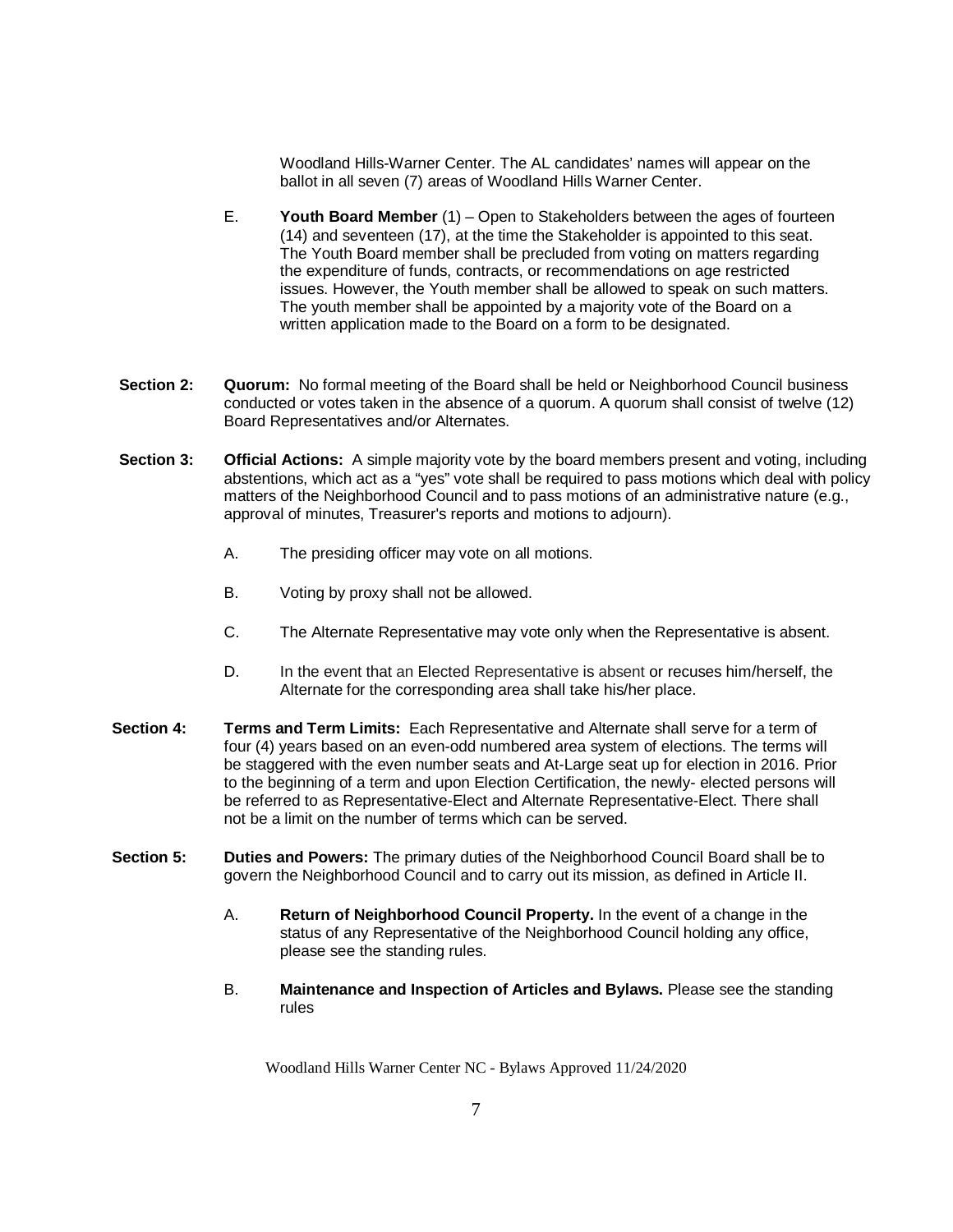- C. **Maintenance and Inspection of Other Corporate Records.** The accounting books, records, and minutes of all proceedings of the Board and any committee or subcommittee of the Neighborhood Council shall be kept in accordance with the standing rules.
- D. **Inspection by Members.** For procedures governing inspection of records, please see the standing rules.
- **Section 6: Vacancies:** In the event that a Representative resigns, is removed, or is unable to serve, the Alternate shall become the Representative for the remainder of the Representative's elected term. In the event that the Alternate is removed, unable to serve, or there is no Alternate, any stakeholder as defined in Article IV, "stakeholder" may make a recommendation to the President, who shall present a replacement nominee to the Governance Committee. The applicant's qualifications shall be verified and confirmed by the Governance Committee, and then be seated immediately after approval by a majority of the Neighborhood Council Board of Directors. The replacement shall serve for the remainder of the term of the office being filled.
- **Section 7: Absences:** A Neighborhood Council Representative who fails to attend three (3) consecutive regularly scheduled monthly general Neighborhood Council Board meetings in any twelve (12) month period may be removed as a Neighborhood Council Representative by two-thirds of the quorum of the Board. Removal shall be effective after notice is given to the person being removed and confirmation of notice delivery is received. Notice must be sent, return receipt requested, to the Representative or Alternate's last known address.
- **Section 8: Censure:** The purpose of the censure process is to place a Board member on notice of misconduct and to provide the Board member with an opportunity to correct the misconduct. The Neighborhood Council ("Neighborhood Council") may censure any Board member at a regular or special meeting open to the public following a good-faith determination by the Neighborhood Council Board that the member has engaged in conduct that is contrary to rules and regulations applicable to the Board or that impedes the orderly business of Board operations. Grounds for censure include, but are not limited to, persistent disruptive conduct at meetings, violations or abuses of the Board's bylaws or rules, violations of the Code of Conduct, acting on behalf of the Board without authorization, and misuse or abuse of the censure or removal process by acting in bad faith.

The Board shall use the following procedure when censuring a Board member:

1. A motion to censure a Board member may be initiated by any three (3) Board members. Those Board members shall not constitute a majority of the quorum of any Neighborhood Council body, such as a committee. The motion shall be delivered to any officer of the Board or a specific officer or member of the Board as may be specified in the bylaws or standing rules of the Neighborhood Council. The motion shall be in writing and provide the specific facts and grounds for the proposed censure including the date(s) and specific conduct relied upon for the motion. The motion shall not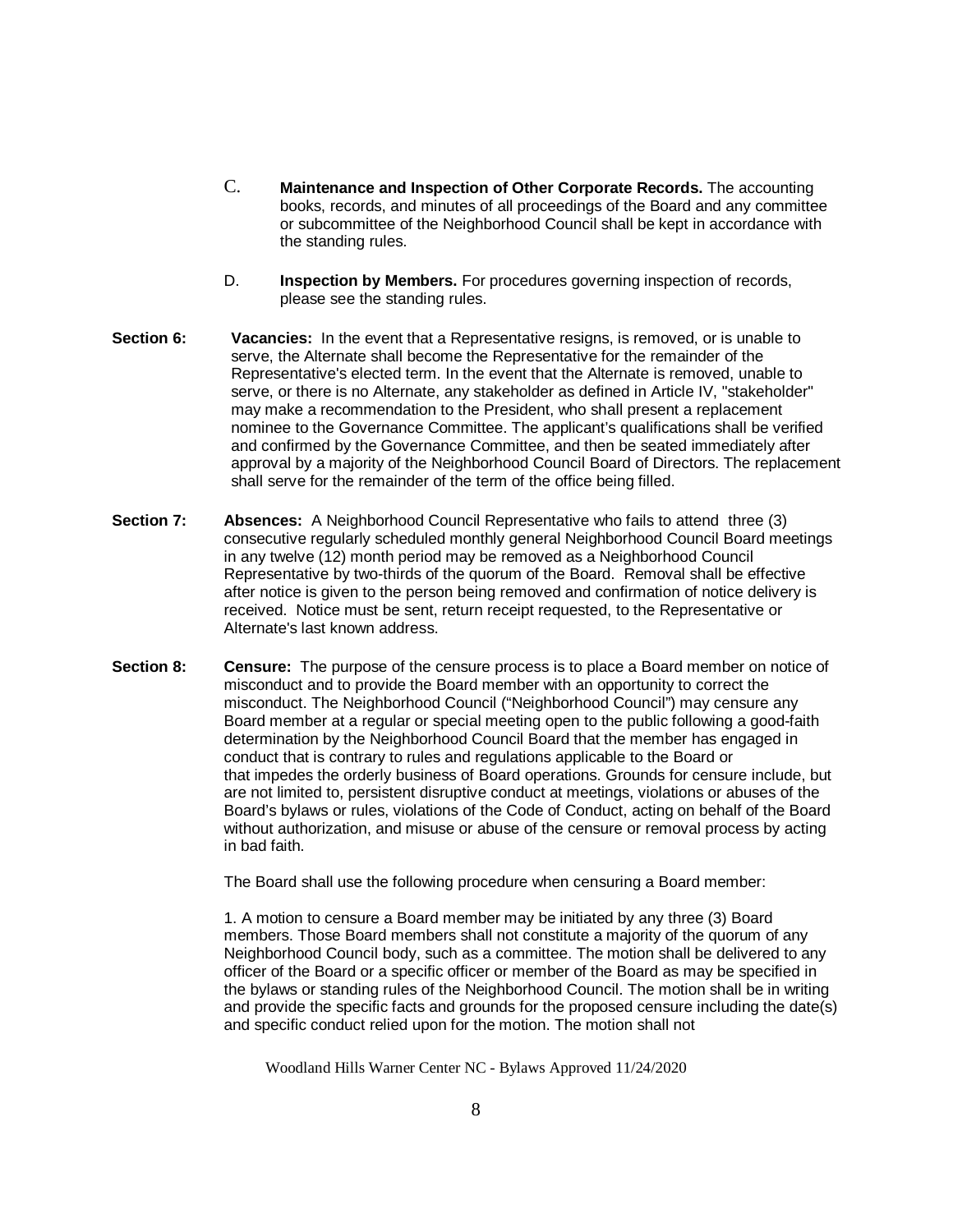be based upon conclusions, e.g., "for alleged violations of the Code of Conduct" but shall contain factual statements that describe conduct only and is not intended to embarrass or humiliate the board member.

2. The Board member, group of Board members or committee responsible for setting the final Board agenda shall include the motion on the agenda of the next regular or special Board meeting scheduled at least thirty (30) days following the delivery of the proposed censure motion.

3. The Board member subject to censure shall be given a minimum of thirty (30) days prior-written notice, which may include email sent to the last email address on file with the Neighborhood Council, of any meeting at which the motion to censure will be considered. The notice shall provide the specific facts and grounds for the proposed censure as specified in 1 above. The Board shall also provide a copy of the notice to the Department of Neighborhood Empowerment a minimum of thirty (30) days prior to the meeting at which the motion to censure will be considered.

4. The Board member subject to censure shall be given a reasonable opportunity to be heard at the meeting, either orally or in writing, prior to the Board's vote on a motion of censure.

5. The Board shall decide by a majority vote of those present and voting whether or not the Board member should be censured. The Board member who is the subject of the censure motion shall not be counted as part of the majority present and voting and shall not be allowed to vote. For the purpose of censure motions, abstentions shall not be counted as votes.

6. In no event shall a motion to censure a board member be heard by the Neighborhood Council within sixty (60) days of the next scheduled Board election or selection.

**Section 9: Removal of Governing Board Members and Alternates:** Any Board member may be removed by the Neighborhood Council ("Neighborhood Council") for cause, following a good faith determination by the Board that the member has engaged in conduct that is contrary to rules and regulations applicable to the Board or that impedes the orderly business of Board operations. A Board member shall not be subject to removal under this Policy, unless the member has been censured at least once pursuant to the Board of Neighborhood Commissioners' ("Commission") Censure Policy. Grounds for removal include, but are not limited to, persistent disruptive conduct at meetings, violations or abuses of the Board's bylaws or standing rules, violations of the Code of Conduct, acting on behalf of the Board without authorization, and misuse or abuse of the censure or removal processes by acting in bad faith.

The Board shall use the following procedure when removing a Board member:

1. A motion to remove a Board member may be initiated by any three (3) Board members. Those Board members shall not constitute a majority of the quorum of any Neighborhood Council body, such as a committee. The proposed motion shall be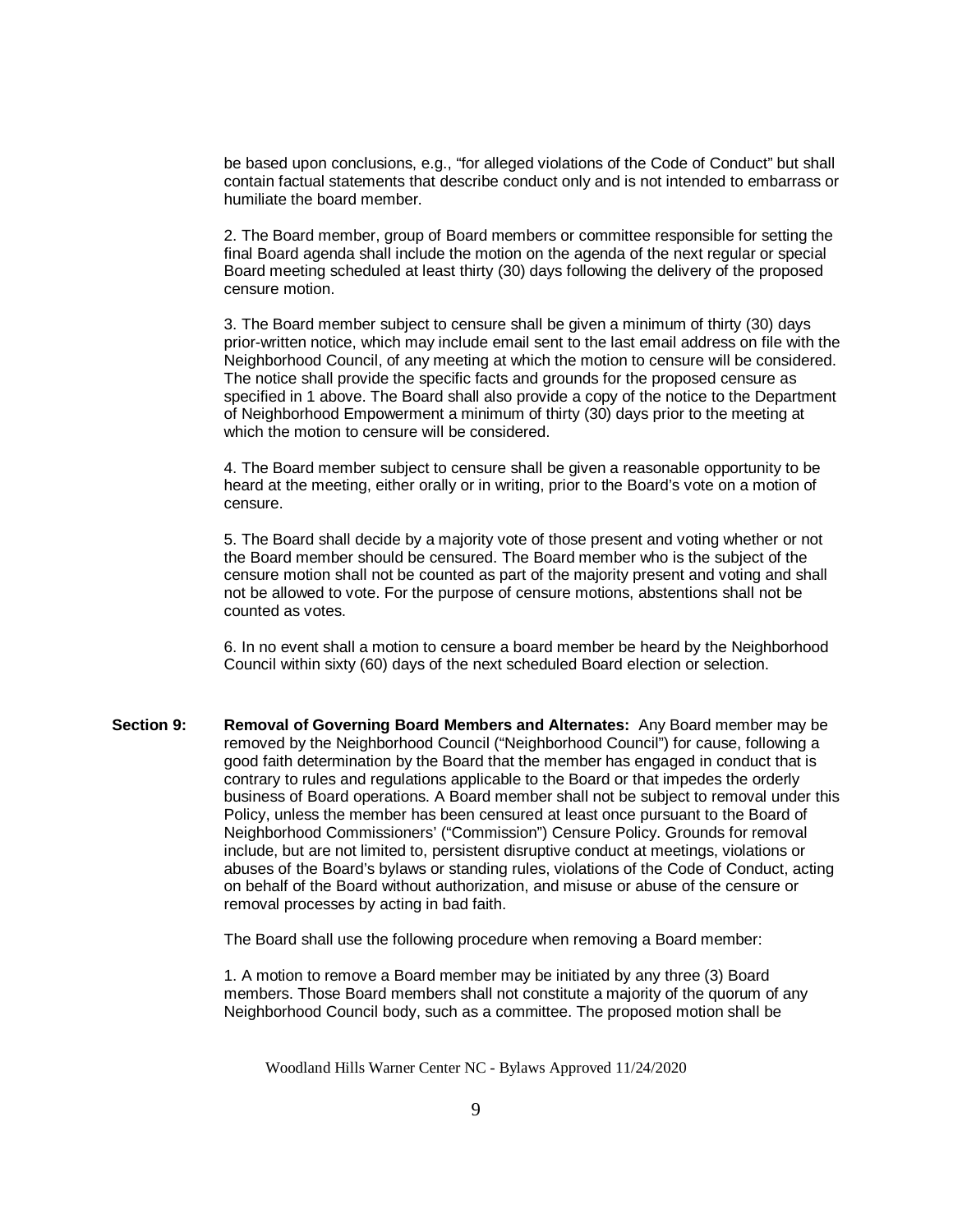delivered to any officer of the Board or a specific officer or member of the Board as may be specified in the bylaws or standing rules of the Neighborhood Council. The motion shall be in writing and provide the specific facts and grounds for the proposed removal action including the date(s) and specific conduct relied upon for the motion. The motion shall not be based upon conclusions, e.g., "for alleged violations of the Code of Conduct" but shall contain factual statements that describes conduct only and is not intended to embarrass or humiliate the board member. The motion to remove shall also include a copy of the prior censure motion and the date it was passed.

2. The Board member, group of Board members or committee responsible for setting the final Board agenda shall list and briefly describe the motion on the agenda of the next regular or special Board meeting scheduled at least thirty(30) days following the delivery of the proposed removal motion.

3. The Board member subject to removal shall be given a minimum of thirty (30) days prior written notice, which may include email sent to the last email address on file with the Neighborhood Council, of any meeting at which a motion to remove will be heard. The notice shall provide the specific facts and grounds for the proposed removal as specified in 1 above. The Board shall also provide a copy of the notice to the Department of Neighborhood Empowerment a minimum of thirty (30) days prior to any meeting at which a motion to remove will be considered.

4. The Board member subject to removal shall be given reasonable time to be heard at the meeting, either orally or in writing, prior to the Board's vote on a motion for removal.

5. The Board shall decide whether or not the Board member should be removed by an affirmative vote of two-thirds (2/3) of the currently sitting Board members. The Board member who is the subject of the removal motion shall not be allowed to vote and shall not be counted when determining the two-thirds (2/3) majority vote. For the purpose of the removal motion, abstentions shall not be counted as votes.

6. In no event shall a motion to remove a Board member be heard by the Neighborhood Council within sixty (60) days of the next election or selection.

7. The Commission may review a Neighborhood Council's removal decision if requested to do so by the affected Board member. Once the request is made for the Commission to review the decision to remove, the Neighborhood Council voting to remove the board member may not fill the vacancy created by the removal until the Commission has made a decision on whether the removal was proper or the Commission declines to review the matter. The Commission's decision whether to hear or decline to hear the removal review request shall be sent in writing to the requestor and the Neighborhood Council within 30 days after the request for review is delivered.

8. A request for the Commission to review a Neighborhood Council's removal decision shall proceed as follows:

a. The request must in writing and must be delivered to the Executive Assistant of the Commission or, in the absence of an Executive Assistant, to the President of the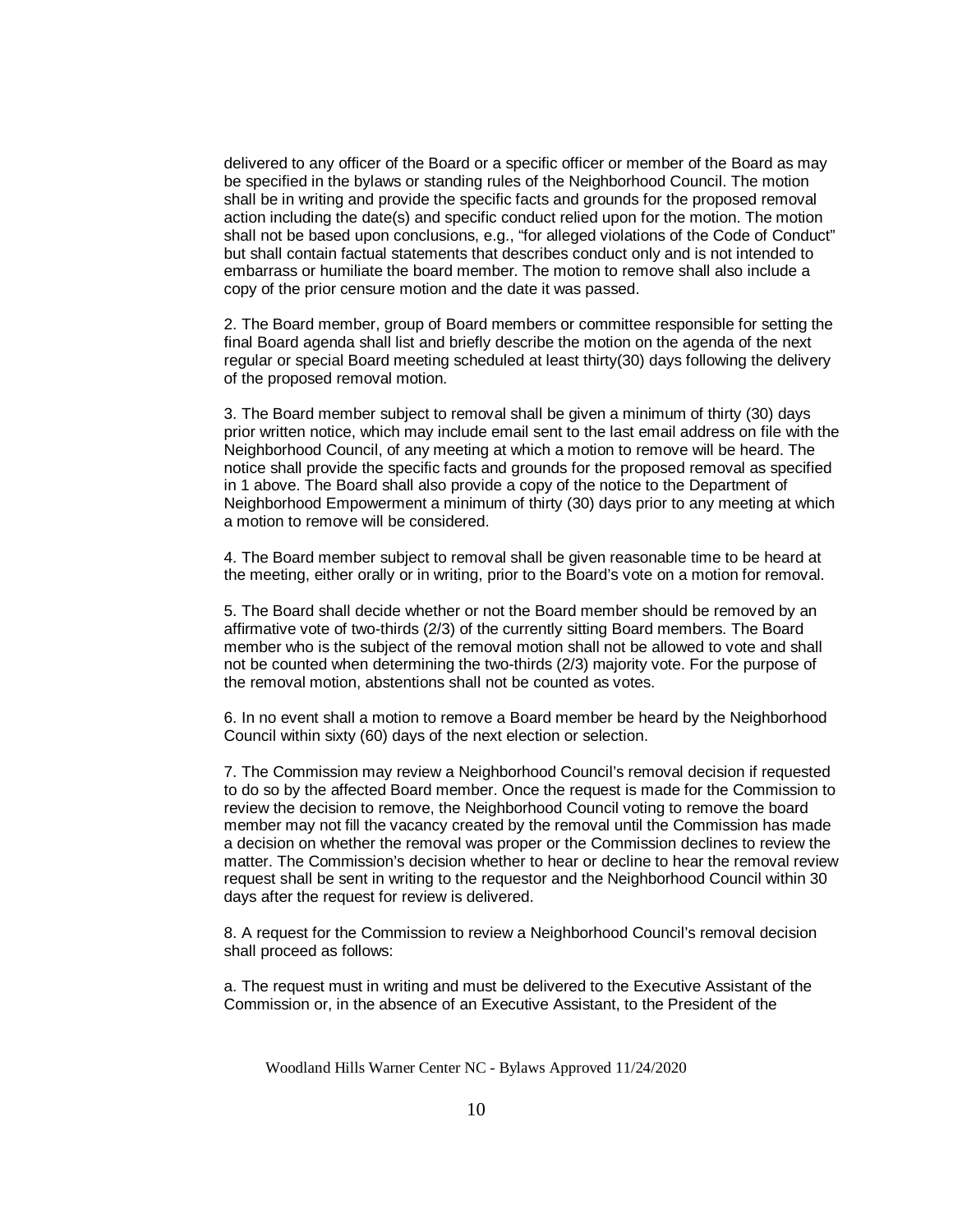Commission within thirty (30) days of the date of the action by the Neighborhood Council to remove the Board member.

b. The request must state the basis for the review. The request shall not cite or present any evidence not considered by the Neighborhood Council but must address only procedural deficiencies.

c. If the Commission determines the request for review raises sufficient questions regarding procedural deficiencies and agrees to hear the review, it will be placed on the agenda of a regular or special meeting of the Commission within sixty (60) days of receipt of the request for review.

d. At the review the Commission will determine if the facts as presented support the removal motion and if the procedures set out in this policy were correctly applied.

e. If the Commission determines that there were either factual or procedural deficiencies, the Commission may either reinstate the Board member or return the matter to the Neighborhood Council for further consideration.

f. If the Commission returns the matter for further consideration and the Neighborhood Council does not act within sixty (60) days of the Commission's decision the Board member will be considered reinstated.

g. During the period of appeal the Board member shall not be counted as part of the Board for any quorum and shall not participate in any Board actions.

h. If the matter is returned to the Neighborhood Council for further consideration the Board member shall not be counted as part of the Board for any quorum and shall not participate in any Board actions until the Board takes action as requested by the Commission or until the expiration of the sixty (60) day time period.

9. This policy is not intended to restrict or eliminate a Neighborhood Council's ability to remove or render ineligible to serve, Board members who fail to attend meetings, join committees, maintain their stakeholder status, or perform other duties as may be described in the Neighborhood Council's bylaws and/or standing rules. Nor is it intended to limit a Neighborhood Councils ability to remove committee chairs or committee members according to the Neighborhood Council's bylaws and/or standing rules.

- **Section 10: Resignation:** Representatives or Alternates may remove themselves by providing written notice of resignation to the Neighborhood Council President. Email notification is acceptable when sent from the email address on record with the Neighborhood Council. Resignations will become effective immediately upon confirmed receipt and acceptance by the President.
- **Section 11: Community Outreach:** The Neighborhood Council shall direct that a system of outreach be instituted to inform Stakeholders as to the existence and activities of the Neighborhood Council, including its Board elections, to find future leaders of the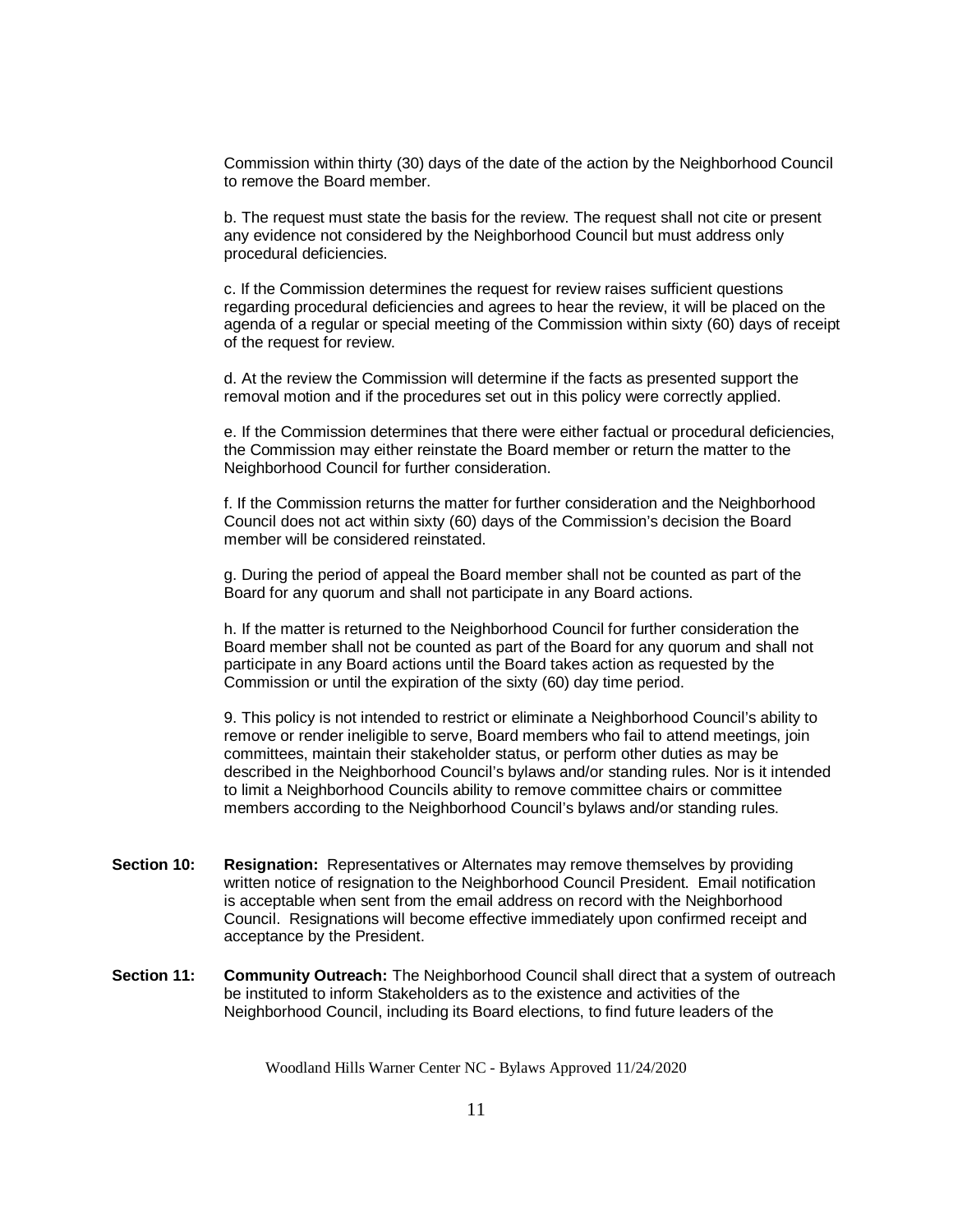Neighborhood Council, and to encourage all Stakeholders to seek leadership positions within the Neighborhood Council.

# **ARTICLE VI OFFICERS**

**Section 1: Officers of the Board:** The Officers of the Board ("the Officers") shall consist of a President, a Vice-President, a Treasurer, a Secretary and a Parliamentarian. These Officers shall be elected by the Board as provided below, and all must be *elected* members of the Board.

#### **Section 2: Duties and Powers**

- A. **President.** The President shall be the principal officer of the Neighborhood Council, shall be the presiding officer at meetings of the Neighborhood Council and shall exercise and perform such other duties as the Neighborhood Council may assign from time to time or as the Bylaws may prescribe.
- B. **Vice-President.** The Vice-President shall act as a presiding officer in the absence of the President. In case of vacancy in the office of President, or in the case of the President's unavailability due to sickness, disability, death or resignation, the Vice-President shall perform the duties of the President and when so acting shall have all the powers and perform such other duties as the Board of Directors or the Bylaws may prescribe. The Vice-President shall be responsible for the oversight of all committees designated by the Board. The Vice-President shall perform all other duties as the President or the Board may assign from time to time.
- C. **Treasurer.** The Treasurer shall keep the books and maintain, or cause to be kept and maintained, adequate and correct books and records of the Neighborhood Council's financial transactions. The books and records, including books of accounts, shall be open to inspection by any Representative or Stakeholders of the Neighborhood Council at all reasonable times. All books of accounts shall be kept in accordance with Article IX of these Bylaws. In the absence of both the President and Vice-President, the presiding officer for that meeting shall be the Treasurer.
- D. **Secretary.** The Secretary shall keep the minutes of the Neighborhood Council; see that all notices are given in accordance with the provisions of these Bylaws; be custodian of the Neighborhood Council's non-financial records; and perform all other duties as requested by the President and/or the Board. The Secretary shall keep the Bylaws and Standing Rules up to date and shall keep an official list of all Representatives, Alternates, and Committee Members and their terms, and keep a register of the addresses (including electronic address, if applicable) and telephone numbers of each Representative and Alternate. The Board shall appoint an Assistant Secretary who shall assist the Secretary with all duties and act in his or her absence.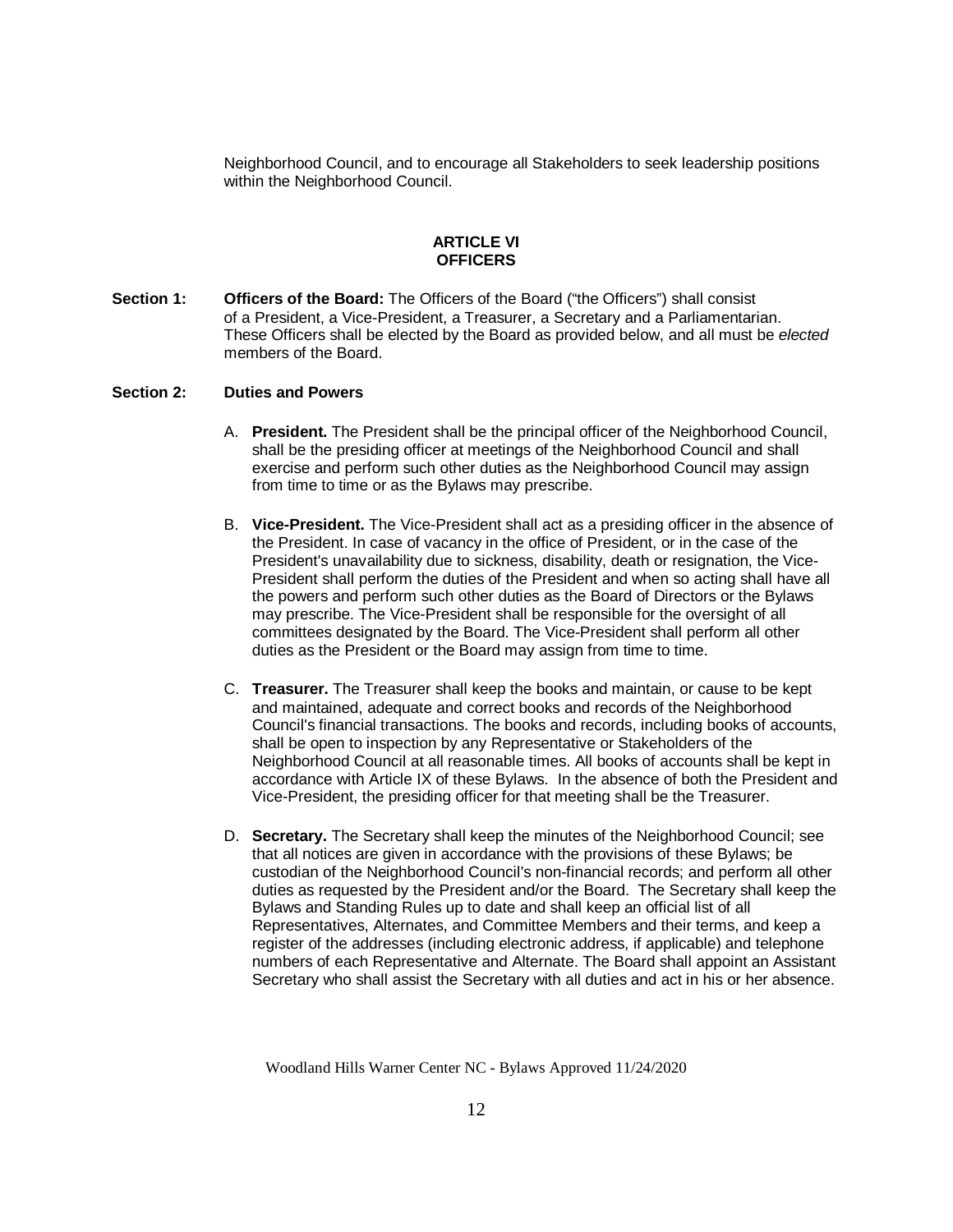E. **Parliamentarian.** The Parliamentarian shall ensure that the Neighborhood Council's meetings follow Robert's Rules of Order or such other rules as the Board adopts (insofar as such rules are not inconsistent with these Bylaws or with the law). The Parliamentarian shall ensure the meetings are undertaken in an expeditious manner and shall be the timekeeper, ensuring that all speakers speak within the required time frames.

## **Section 3: Selection of Officers**

- A. Following any annual election and prior to the start of new terms, a Transition Caucus will be convened composed of newly elected Representative-Elects and Alternate Representative-Elects for the purpose of nominating and accepting nominations of candidates for officer positions. The Transition Caucus shall include one person from each of the seven (7) areas, plus the elected ASR. Final selection of Transition Caucus members will be at the discretion of the President whose term is ending.
- B. Officers shall be elected from the annual Transition Caucus nominations. In the event that a newly elected Representative is removed from office due to a successful election challenge and the margin of victory for any given officer is close, the Transition Caucus may reconvene to re-vote for the affected officer positions.
- C. If there are more than two (2) candidates for an office and none receives a majority vote on the first election, a run-off election shall be held immediately between the two (2) candidates receiving the highest number of votes.
- **Section 4: Officer Terms:** No President or Vice-President shall serve more than two (2) consecutive two (2) year terms in that office, unless this provision is waived by a twothirds (2/3) vote of the Board*.*

In the event of a permanent vacancy in the office of President, the Vice-President shall become the President for the remainder of the President's term. In the event of a permanent vacancy in the office of the Vice-President, Treasurer or Secretary, the presiding officer shall entertain nominations from the Board for a replacement who shall be seated after approval by a majority of the Board of Directors present. The replacement shall serve for the remainder of the term of the office being filled.

**Section 5: Removal of Officers:** Any Board Member who desires to remove an officer shall present it to the Board and it shall be placed on the agenda at two consecutive regular Board meetings. Removal shall take place only upon two consecutive full council meetings, both which have two-thirds votes (voting must be by roll call) supporting removal before the Officer is removed. The individual subject to removal shall be permitted to vote.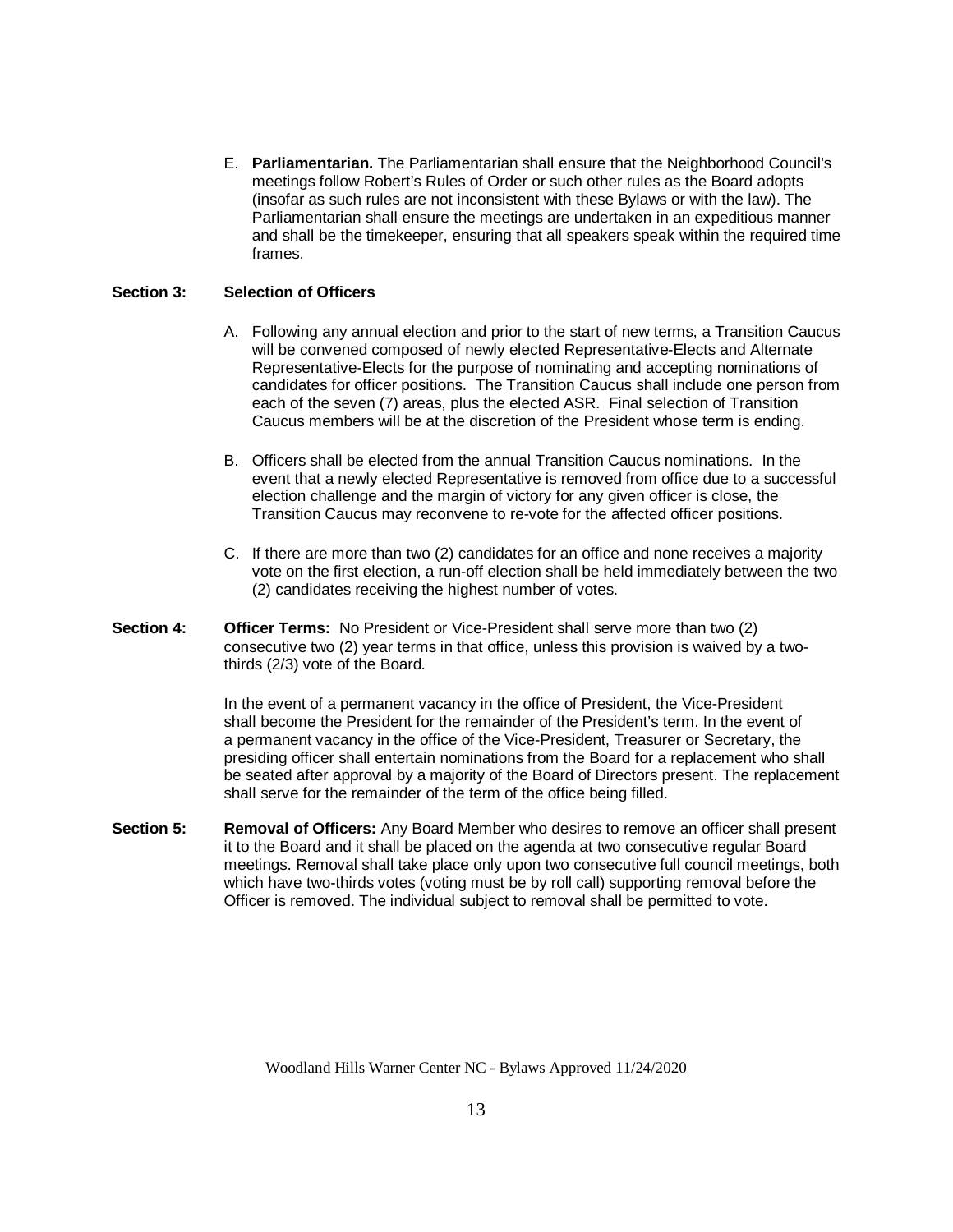## **ARTICLE VII COMMITTEES AND THEIR DUTIES**

- **Section 1: Standing Committees:** All Neighborhood Council committees, subcommittees and/or ad hoc committees shall be elected, selected, or appointed in a manner to be determined by the Board, as the need arises.
- **Section 2: Sub-Committees:** A Subcommittee is established for a specific purpose until it either fills its assigned task, is terminated, or there is another change in status.
- **Section 3 Ad Hoc Committees:** See Section 1. Ad hoc committees that include non-board member stakeholders shall be agendized and noticed in keeping with the Brown Act.
- **Section 4: Committee Creation and Authorization:** Committees established or disbanded shall be noted in the minutes by the Secretary. The Board, by motion, may designate or terminate one (1) or more committees and provide for the manner of approving members for each committee. Each committee may include non-elected Stakeholders.
	- A. **Term of Office:** Each member of a committee, subcommittee and/or ad hoc committee shall continue until a successor is appointed by the Neighborhood Council, unless the committee, subcommittee and/or ad hoc committee is terminated, or the member is removed from the committee, subcommittee and/or ad hoc committee pursuant to the same removal procedure as is set forth in Article V.
	- B. **Chairperson:** With the concurrence of the other Officers of the Neighborhood Council, the President shall designate a person to serve as a Chairperson for each Neighborhood Council committee, subcommittee and/or ad hoc committee.
	- C. **Vacancies:** Vacancies on any committee, subcommittee and/or ad hoc committee may be filled by appointment made by the Committee Chairperson with the concurrence of the Officers of the Neighborhood Council.

# **ARTICLE VIII MEETINGS**

The Neighborhood Council shall abide by all California statutes relative to public meetings and public records. All public meetings, as defined by the Ralph M. Brown Act (the "Act" or "The Brown Act"), shall be noticed and conducted in accordance with the Act and the Neighborhood Council Agenda Posting Policy. All meetings, as defined by the Act, are open and public, and shall permit, to the extent feasible, all Stakeholders to participate in the conduct of business, deliberation and decision-making.

**Section 1: Meeting Time and Place:** Any public meetings shall be held within the Neighborhood Council boundaries at a location, date and time set by the Board or a committee chair. A calendar of regular meetings shall be established by the Board at its first regular meeting of each calendar year.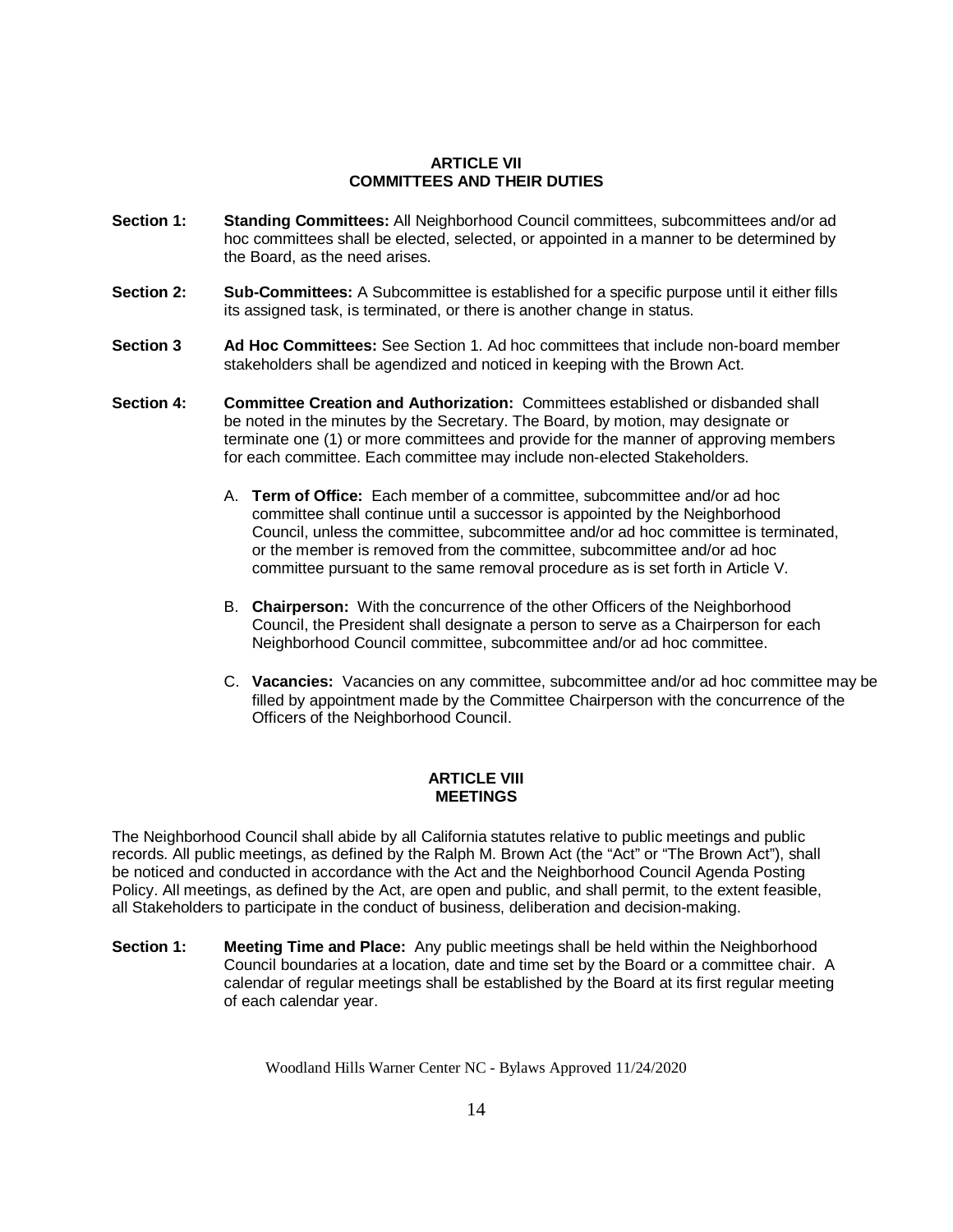- A. **Special Meetings:** A special meeting of the Board may be called on an emergency basis or on time-sensitive issues by the President, the Vice-President, or a majority of the elected Representatives, by delivering written notice to each member of the Board and in accordance with the Act and these Bylaws. Such notice may be given either personally or by mail, but must be received at least twenty-four (24) hours before the time set for the special meeting. The notice shall specify the time and place of the special meeting and the business to be transacted.
- B. **Adjourned Meetings:** All meetings may be adjourned or suspended to another specified time, place and date, but not beyond the next regular meeting. A majority of the Board present, whether or not constituting a quorum, may adjourn any meeting. A copy of the notice of adjournment shall be conspicuously posted on or near the door of the place where the regular, adjourned regular, special or adjourned time and place meeting was held, within twenty-four (24) hours after the time of adjournment. When a regular or adjourned regular meeting is adjourned as provided herein, the resulting adjourned regular meeting shall be a regular meeting for all purposes. When an order of adjournment of any meeting fails to state the hour at which the adjourned meeting is to be held, it shall be held at the hour specified for the regular meetings.

#### **Section 2: Agenda Setting:** The President shall set the agenda for each Council meeting.

- A. No items may be added to the Agenda once it is posted. No action or discussion shall be undertaken of any item not appearing on the Agenda, except in response to comments or questions made during Public Comment(s), in which case such responses shall be brief. Neighborhood Council Representatives will be permitted to make brief announcements or a brief report on his/her activities, or make a request of any City staff or other resource present for factual information or request City staff to report back a subsequent meeting concerning any matter, or take action to have a matter of business placed on a future agenda, or any other action or discussion permitted by the Act.
- B. **Minutes.** Within ten (10) business days following approval of the minutes of regular Neighborhood Council meetings, or as the Board of Directors otherwise directs, minutes of the meeting shall be posted on the Neighborhood Council web site and/or sent by mail, fax or electronic mail to all Board of Directors and such others in the community as the Neighborhood Council directs.
- **Section 3: Notifications/Postings:** At a minimum, meeting notices shall be posted in compliance with the Ralph M. Brown Act and in compliance with City of Los Angeles Neighborhood Council posting policy. An updated listing of the Neighborhood Council's physical posting location/s shall be kept on file with the Neighborhood Council.
- **Section 4:** Reconsideration: The Board may reconsider a motion previously brought to a vote. A motion may be made only from a member who voted for the prevailing side. The motion can only be brought at the meeting in which the motion was made or at the following meeting. The motion cannot be tabled. The Rules for Reconsideration must be followed as defined in "Robert's Rules of Order".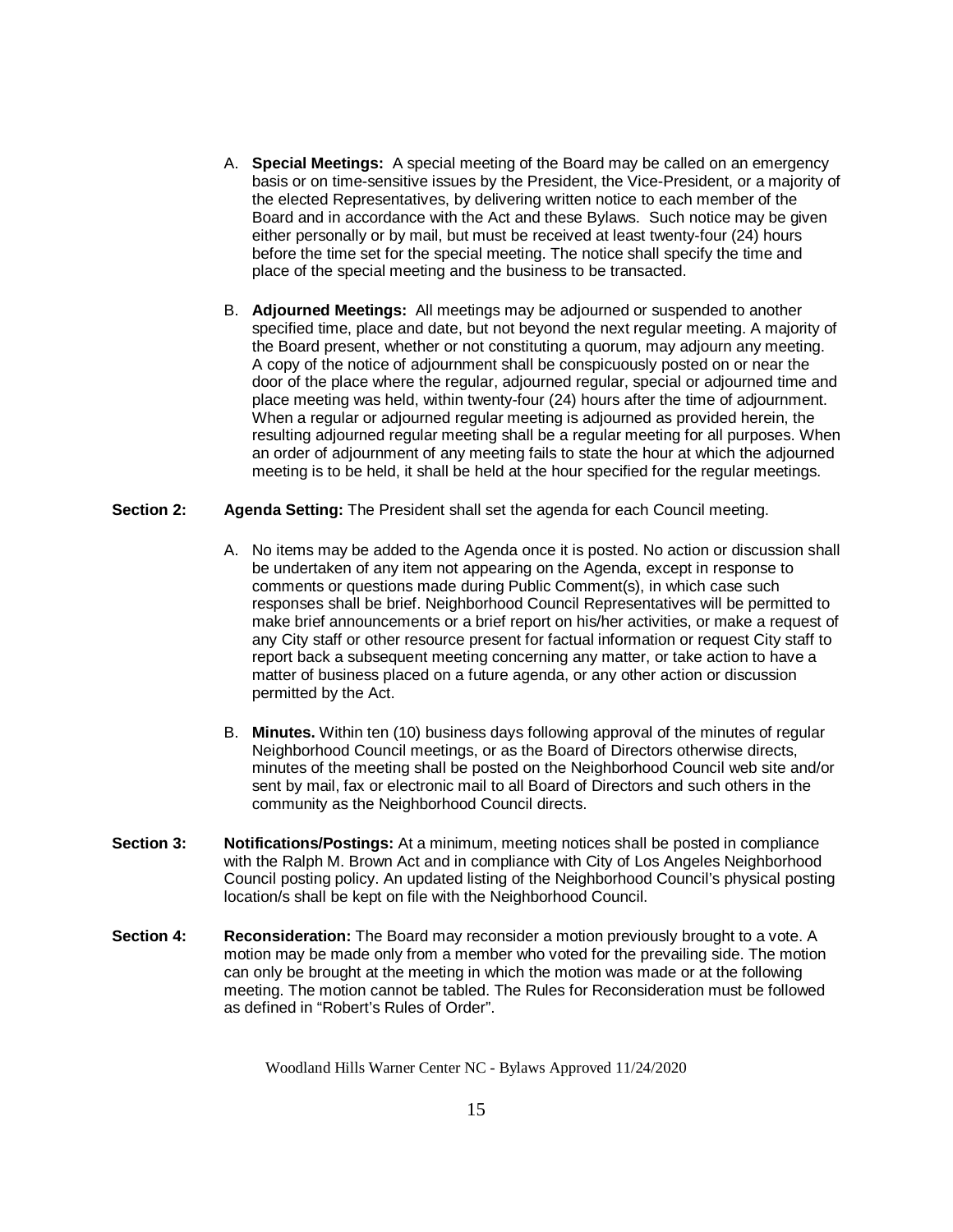## **ARTICLE IX FINANCES**

In addition to the responsibilities described and contained in these Bylaws, the Treasurer shall be the custodian of the funds of the Neighborhood Council. The Treasurer shall cooperate fully with the Department in matters related to the Neighborhood Council funding, financial affairs and accounting procedures, and shall allow Department staff access to the accounting records of the Neighborhood Council.

In addition, the Treasurer shall be responsible for ensuring the following:

| <b>Bank Reconciliation:</b> | Each fund or account will be reconciled monthly with bank statements.                                                                                                                                                                                                                                                                                                                                  |  |  |  |  |
|-----------------------------|--------------------------------------------------------------------------------------------------------------------------------------------------------------------------------------------------------------------------------------------------------------------------------------------------------------------------------------------------------------------------------------------------------|--|--|--|--|
| <b>Bookkeeping:</b>         | The Treasurer will set up and maintain an appropriate bookkeeping<br>system for the Neighborhood Council. Documents to be used for<br>purposes of accounting and financial control may be reviewed by the<br>Chief Accounting Employee of Department.                                                                                                                                                  |  |  |  |  |
| <b>Books of Accounts:</b>   | The Treasurer shall keep the books of accounts of the Neighborhood<br>Council. The books of accounts will, at a minimum, consist of Cash<br>Receipts and Disbursements Ledgers which will show the beginning<br>cash balance, the kinds and amounts of expenses paid from day to day,<br>and the running balance of each fund. Each type of fund will be duly<br>accounted for under separate ledgers. |  |  |  |  |
| Disbursements:              | All disbursements should be approved by the President of the Officers of<br>the Neighborhood Council. All disbursements shall be paid by check.<br>Checks drawn shall be signed by the President of the Officers and<br>countersigned by the Treasurer of the Neighborhood Council.                                                                                                                    |  |  |  |  |
| <b>Receipts:</b>            | All receipts of funds and/or grants should be deposited intact into their<br>respective bank accounts.                                                                                                                                                                                                                                                                                                 |  |  |  |  |
| <b>Financial Reporting:</b> | The Treasurer shall prepare and submit the accounting statements of the<br>Neighborhood Council to Department according to their requirements<br>and the requirements of the City of Los Angeles.                                                                                                                                                                                                      |  |  |  |  |
| <b>Annual Report:</b>       | The Board shall provide to the Neighborhood Council within<br>one hundred and twenty (120) days after the close of its fiscal year, a<br>report containing the following information in reasonable detail:                                                                                                                                                                                             |  |  |  |  |
|                             | A. The assets and liabilities, including the trust funds, of the<br>Neighborhood Council fiscal year; as of the end of the fiscal year;                                                                                                                                                                                                                                                                |  |  |  |  |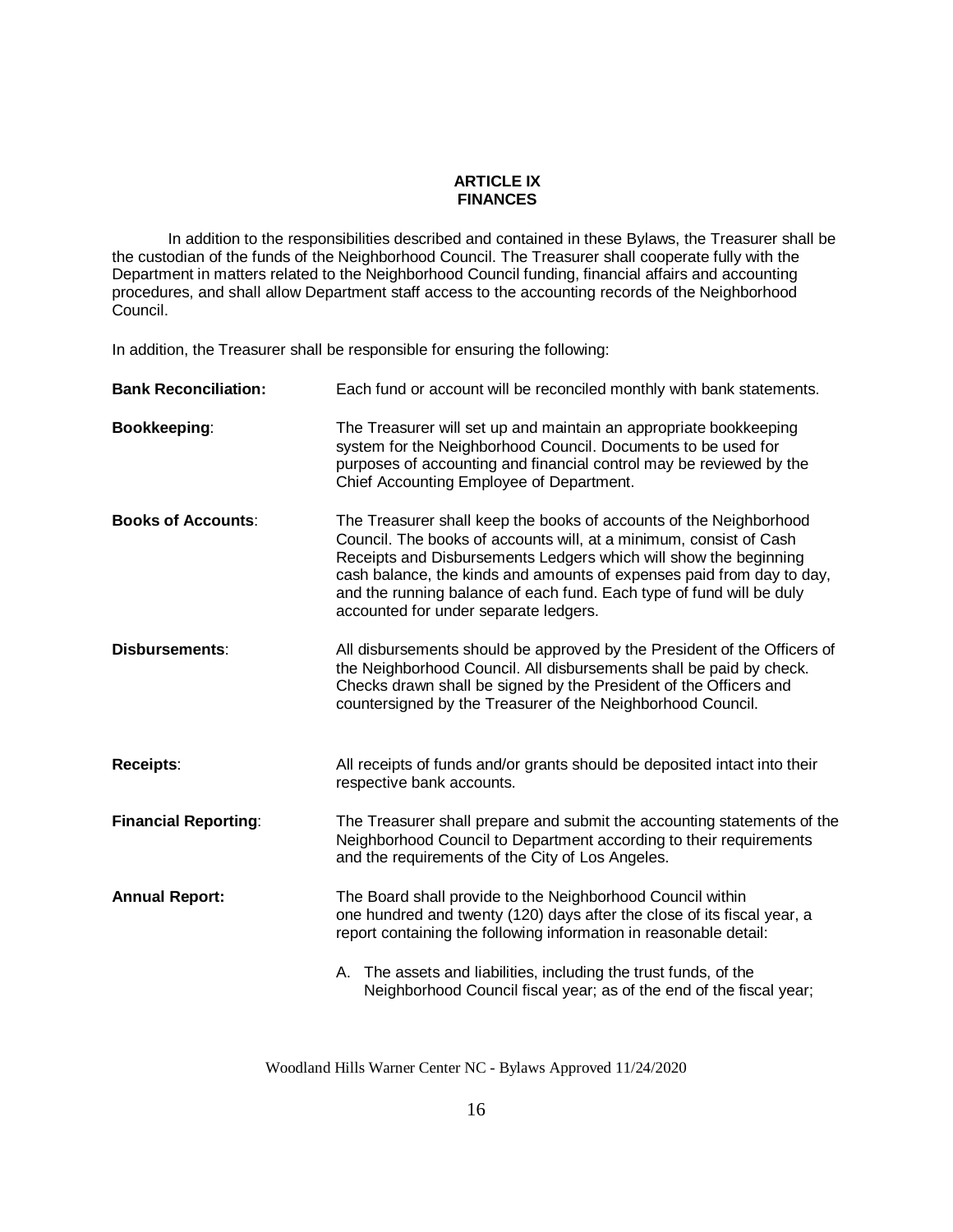- B. The principal changes in assets and liabilities, including trust funds, during the fiscal year:
- C. The revenue or receipts of the Neighborhood Council, for both general and restricted purposes, for the fiscal year;
- D. The expense disbursements of the Neighborhood Council, for, both unrestricted and restricted to particular purposes during the fiscal year.

## **ARTICLE X ELECTIONS**

- **Section 1: Administration of Election:** The Neighborhood Council's election will be conducted pursuant to any and all City ordinances, policies and procedures pertaining to Neighborhood Council elections.
- **Section 2: Governing Board Structure and Voting:** The number of Board seats, the eligibility requirements for holding any specific Board seats, and which Stakeholders may vote for the Board seats are noted in Attachment B.
- **Section 3: Minimum Voting Age**: Except with respect to a Youth Board Seat, a stakeholder must be at least 16 years of age on the day of the election or selection to be eligible to vote. [See Admin. Code §§ 22.814(a) and 22.814(c)]
- **Section 4: Method of Verifying Stakeholder Status:** Voters will verify their Stakeholder status by providing acceptable documentation.
- **Section 5: Restrictions on Candidates Running for Multiple Seats**: A candidate shall declare their candidacy for no more than one (1) position on the Council Board during a single election cycle.
- **Section 6: Other Election Related Language**
	- A. **Alternates:** For each area, one (1) Alternate Representative shall be selected pursuant to the Elections Rules and Procedures. The Alternate Representative must attend all Board meetings of the Neighborhood Council. The Alternate Representative shall be a voting member of the Neighborhood Council at any Neighborhood Council Board meeting from which the Representative is absent and, if a Representative resigns or is removed from office, the Alternate Representative shall become the Representative for the remainder of the Representative's elected term.
	- B. **Selection of Representative and Alternates:** The person receiving the highest number of votes in an election of RSRs, BSRs and ASRs, shall serve as the Representatives for the new term. The person receiving the second highest number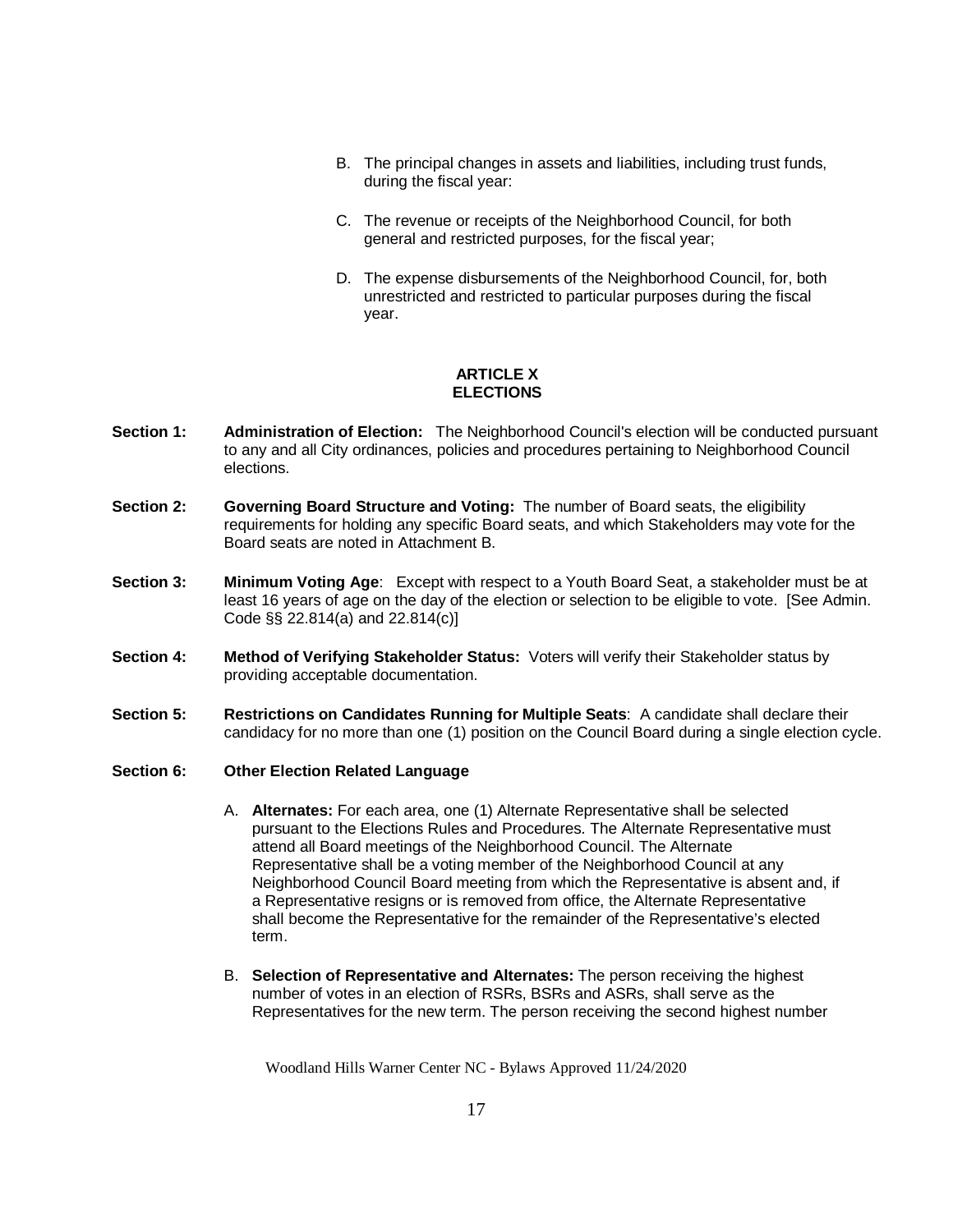of votes in each election shall become the Alternate Representative for the new term, providing he or she accepts. The term of the Alternate Representative shall be concurrent with that of the Representative.

### **ARTICLE XI GRIEVANCE PROCESS**

- 1) **Eligibility to Grieve.** The Neighborhood Council grievance review process will be conducted pursuant to any and all City ordinances, policies and procedures pertaining to Neighborhood Council grievances. The Neighborhood Council Representatives shall resolve the complaint or take appropriate action and advise the complainant of the outcome. This formal grievance process is not intended to apply to Stakeholders who simply disagree with a position or action taken by the Board. Those grievances can be aired at Neighborhood Council meetings. This grievance process is intended to address matters involving procedural disputes, e.g., the Board's failure to comply with the Neighborhood Council Standing Rules or these Bylaws.
- 2) **Complaint Receipt.** Within ten (10) working days of receipt of the complaint from the Department, the Executive Committee of the Neighborhood Council shall arrange with the petitioner for a mutually acceptable place, day and hour for a review of the complaint, and will, in writing, within two regularly scheduled full Board meetings, recommend a resolution of the grievance to the Board.

# **ARTICLE XII PARLIAMENTARY AUTHORITY**

The Board shall meet regularly, as prescribed in the Standing Rules. All Neighborhood Council meetings, including General Meetings, Executive Committee Meetings and Committee meetings, shall be governed by Roberts' Rules of Order or such other rules as the Neighborhood Council Board adopts, insofar as such rules are not inconsistent with these Bylaws or with the law.

## **ARTICLE XIII AMENDMENTS**

Amendments, changes, additions and/or deletions to these Bylaws or Standing Rules may be proposed by the Board, by Stakeholder(s) or a Neighborhood Council Committee. This may be done during the public comment period or set as an agenda item for a regular Neighborhood Council meeting. A proposal to amend, however, must then be formalized in writing and filed with the Secretary. All proposed amendment(s) will be reviewed by the Governance Committee for analysis and recommendation(s) shall be reported to the Board. The proposed amendments will be placed on the agenda for public discussion at the next two (2) consecutive scheduled Neighborhood Council meetings.

A recommendation for amendment, change(s), addition(s) and/or deletion(s) of these Bylaws or Standing Rules requires an affirmative vote of two-thirds (2/3) of the full 23 member Board. Thereafter, and within fourteen (14) days after a vote recommending amendment, change(s), addition(s) and/or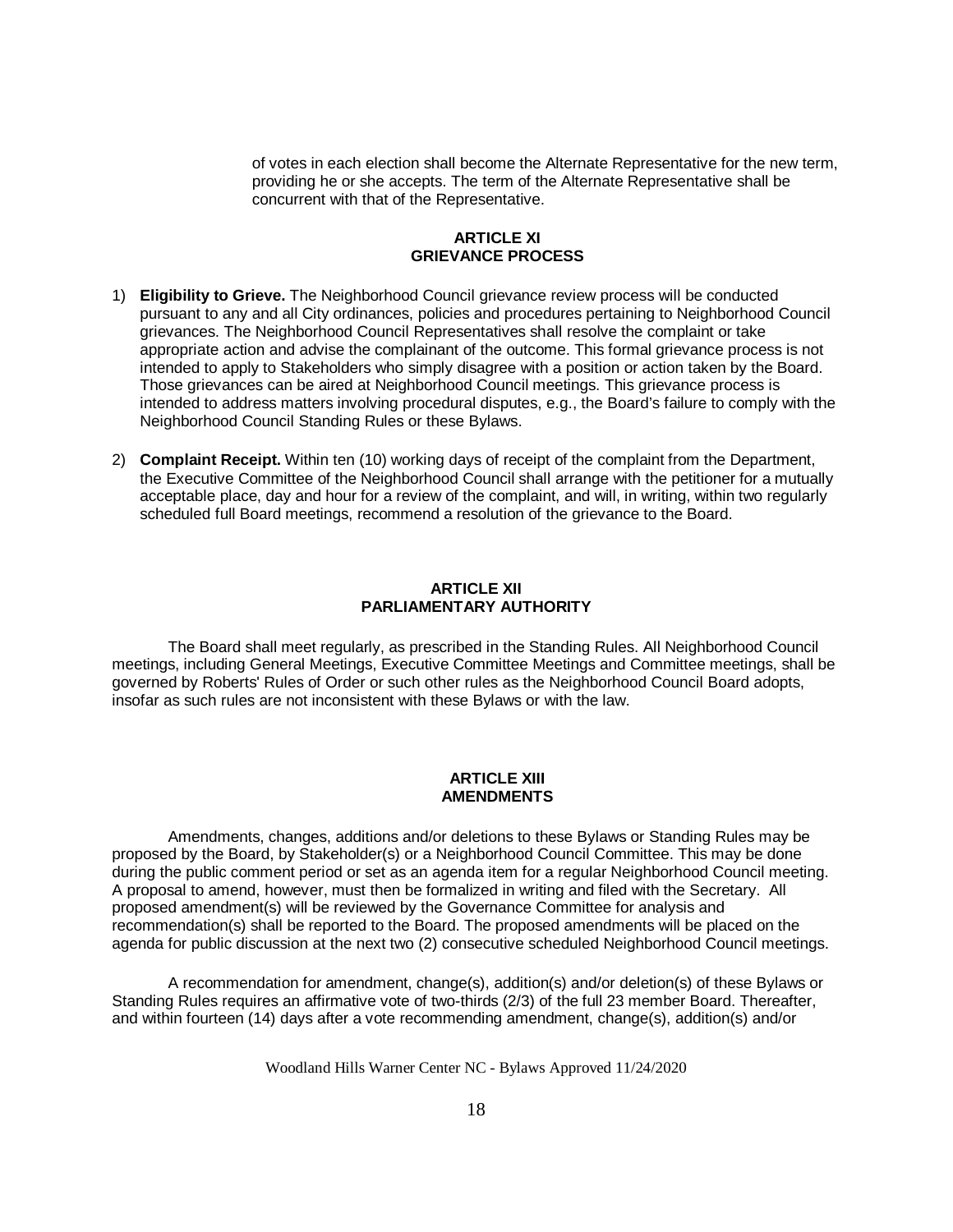deletion(s) to the Bylaws, a Bylaw Amendment Application shall be submitted to the Department for review and approval by the Department all in accordance with the Plan.

#### **ARTICLE XIV COMPLIANCE**

All Neighborhood Council Representatives, Alternates, Officers, and any others within the scope of the applicable law, shall abide by all Federal, State and Local laws, including the standards adopted by the Los Angeles Ethics Commission, as a minimum ethical standard. The Neighborhood Council shall adopt as Standing Rules both a pledge and methodology for Neighborhood Council Representatives, Alternates, Officers, and other affected persons, regarding obeying the law and achieving high standards of conduct, including, but not limited to, fair and open procedures for conducting business and financial accountability of Neighborhood Council funds.

**Section 1: Code of Civility:** The Neighborhood Council, its representatives, and all Stakeholders shall conduct all Neighborhood Council business in a civil, professional and respectful manner. Board members will abide by both the Commission's Neighborhood Council Board Member Code of Conduct Policy and the Neighborhood Council's Code of Conduct Policy.

**Section 2: Training:** All board members must take ethics and funding training prior to making motions and voting on funding related matters

**Section 3: Self-Assessment:** Every year, the Neighborhood Council shall conduct a selfassessment pursuant to Article VI, Section 1 of the Plan.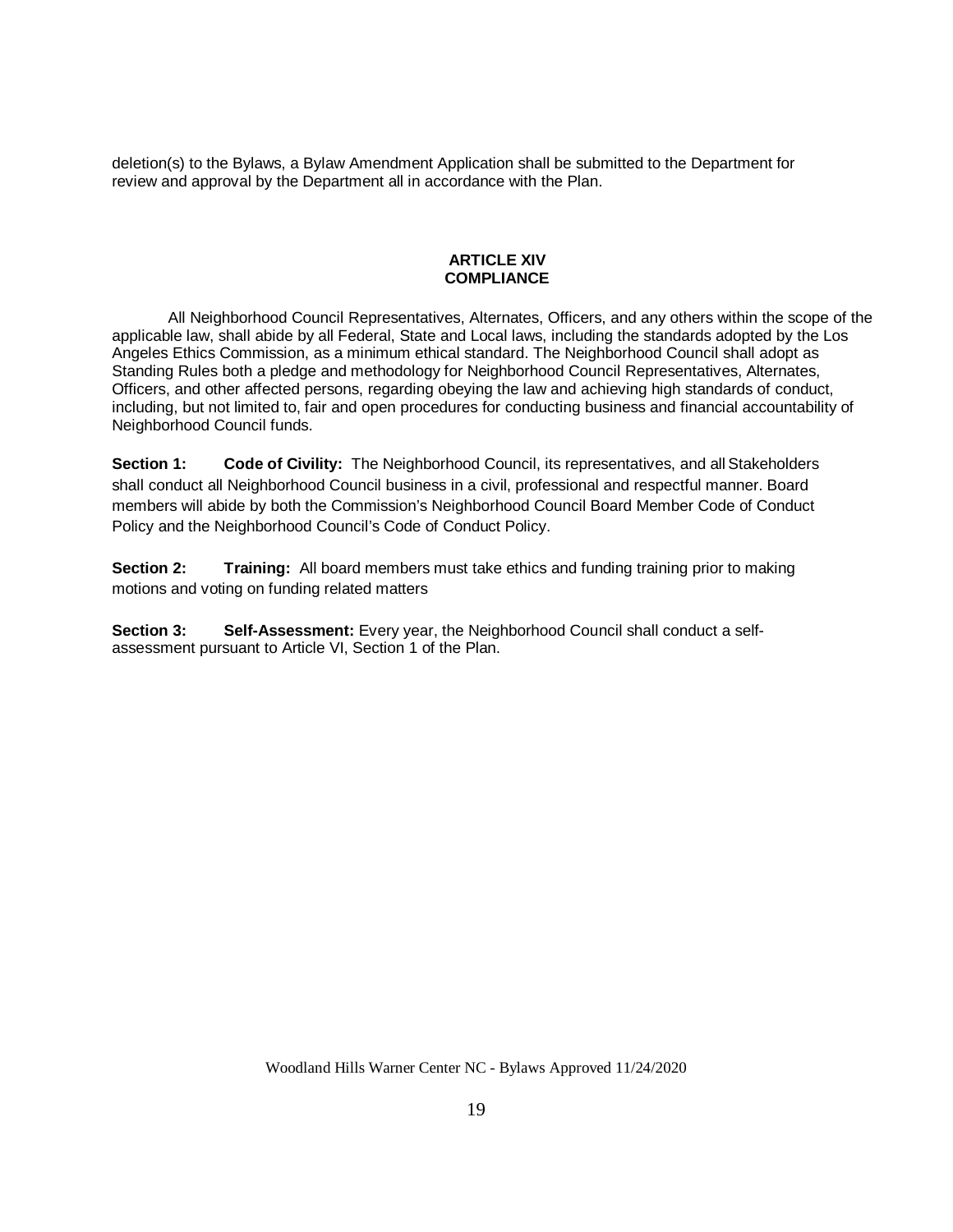

# **ATTACHMENT A – Map of Woodland Hills - Warner Center Neighborhood Council**

Woodland Hills Warner Center NC - Bylaws Approved 11/24/2020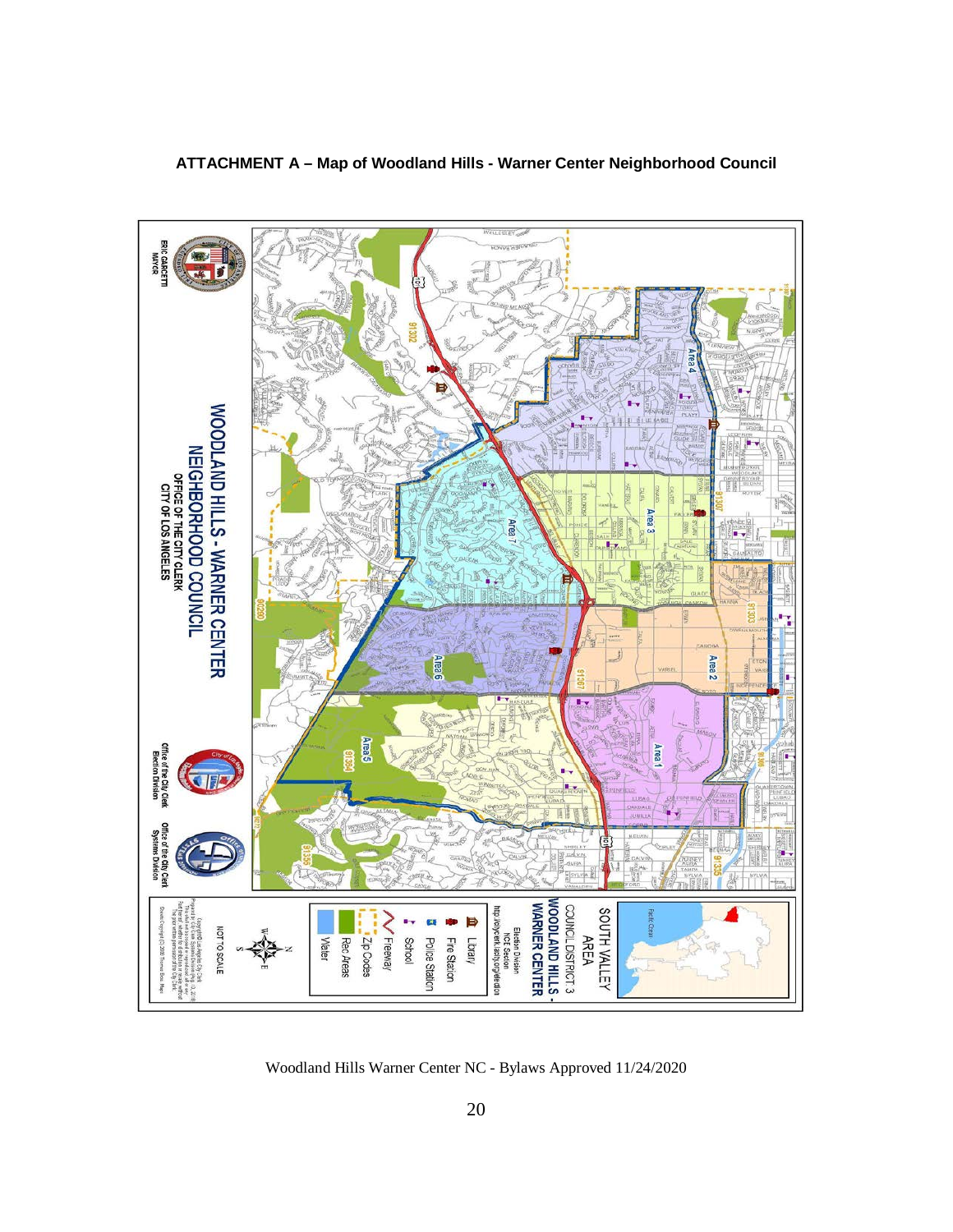# **ATTACHMENT B – Governing Board Structure and Voting**

# **Woodland Hills - Warner Center Neighborhood Council – 23 Board Seats (even number seats and At-Large seat up for election in 2016)**

| <b>BOARD POSITION</b>                                                    | $\#$<br><b>OF</b><br><b>SEA</b><br><b>TS</b> | <b>ELECTED OR</b><br><b>APPOINTED?</b> | <b>ELIGIBILITY TO RUN</b><br><b>FOR</b><br><b>THE SEAT</b>                                                                                                                                                                                                                                                                                                                                                            | <b>ELIGIBILITY TO VOTE</b><br><b>FOR THE SEAT</b>                                                                                                                                                                                                                                                                                                                                                           |
|--------------------------------------------------------------------------|----------------------------------------------|----------------------------------------|-----------------------------------------------------------------------------------------------------------------------------------------------------------------------------------------------------------------------------------------------------------------------------------------------------------------------------------------------------------------------------------------------------------------------|-------------------------------------------------------------------------------------------------------------------------------------------------------------------------------------------------------------------------------------------------------------------------------------------------------------------------------------------------------------------------------------------------------------|
| Residential Representative of<br>Areas 1 - 7<br>Term: 4 Years            | 7                                            | Elected                                | Stakeholder who is at least 18<br>years old; whose primary<br>residence is located within the<br>physical boundaries of each<br>respective area.                                                                                                                                                                                                                                                                      | Stakeholder who is at least 16<br>years old at the time of the<br>election and lives, works,<br>owns a business, or is a<br>member or participates in a<br>community organization within<br>the area.                                                                                                                                                                                                       |
| Business Representative of<br>Areas $1 - 7$<br>Term: 4 Years             | 7                                            | Elected                                | Stakeholder who is at least<br>18 years old, who owns a<br>business or rental property or<br>is employed by a business that<br>is located within the physical<br>boundaries of each<br>respective area.                                                                                                                                                                                                               | Stakeholder who is at least 16<br>years old at the time of the<br>election and lives, works,<br>owns a business, or is a<br>member or participates in a<br>community organization within<br>the area.                                                                                                                                                                                                       |
| Community Organization<br>Representative of Areas 1 - 7<br>Term: 4 Years | 7                                            | Elected                                | A person who is at least 18<br>years old and is a<br>member of, or regularly<br>participates in the activities of a<br>community organization that is<br>located within the physical<br>boundaries of each respective<br>area.                                                                                                                                                                                        | Stakeholder who is at least 16<br>years old at the time of the<br>election and lives, works,<br>owns a business, or is a<br>member or participates in a<br>community organization within<br>the area.                                                                                                                                                                                                       |
| At-Large Representative<br>Term: 4 Years                                 | 1                                            | Elected                                | Stakeholder who is at least 18<br>years old at the time of the<br>election and who lives, works,<br>or own real property in the<br>neighborhood and also those<br>who declare a stake in the<br>neighborhood as a community<br>interest stakeholder, defined as<br>a person who is a member of<br>or participates in a Community<br>Organization within the<br>Neighborhood Council's<br>boundaries and who may be in | Stakeholder who is at least 16<br>years old at the time of the<br>election and who lives, works,<br>or own real property in the<br>neighborhood and also those<br>who declare a stake in the<br>neighborhood as a community<br>interest stakeholder, defined<br>as a person who is a member<br>of or participates in a<br>Community Organization<br>within the Neighborhood<br>Council's boundaries and who |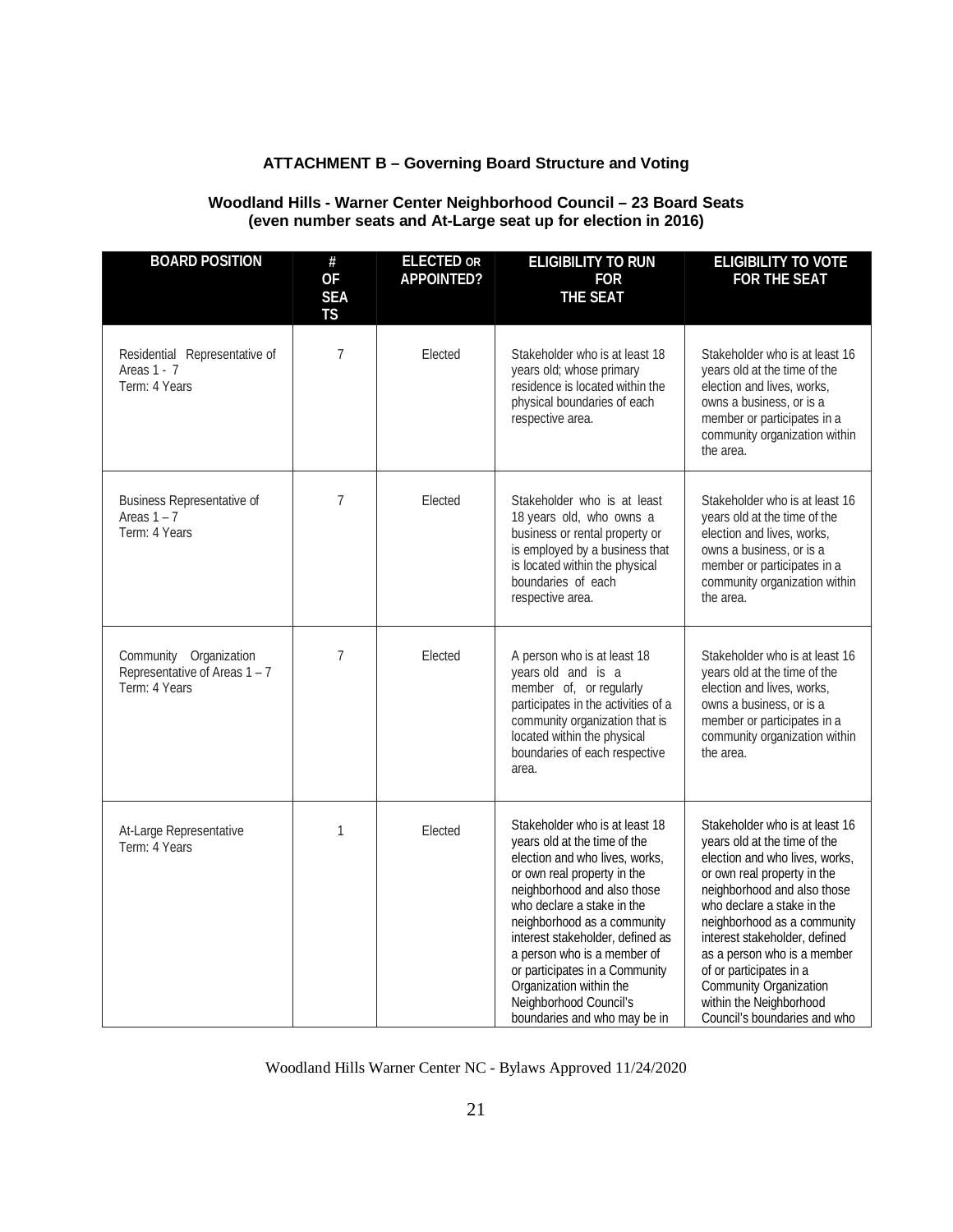|              |           | a community organization such<br>as, but not limited to,<br>educational, non-profit and/or<br>religious organizations.            | may be in a community<br>organization such as, but not<br>limited to, educational, non-<br>profit and/or religious<br>organizations.                   |
|--------------|-----------|-----------------------------------------------------------------------------------------------------------------------------------|--------------------------------------------------------------------------------------------------------------------------------------------------------|
| Youth Member | Appointed | Stakeholders between the ages<br>of fourteen (14) and seventeen<br>(17) at the time the Stakeholder<br>is appointed to this seat. | The youth member shall be<br>appointed by a majority vote of<br>the Board on a written<br>application made to the Board on<br>a form to be designated. |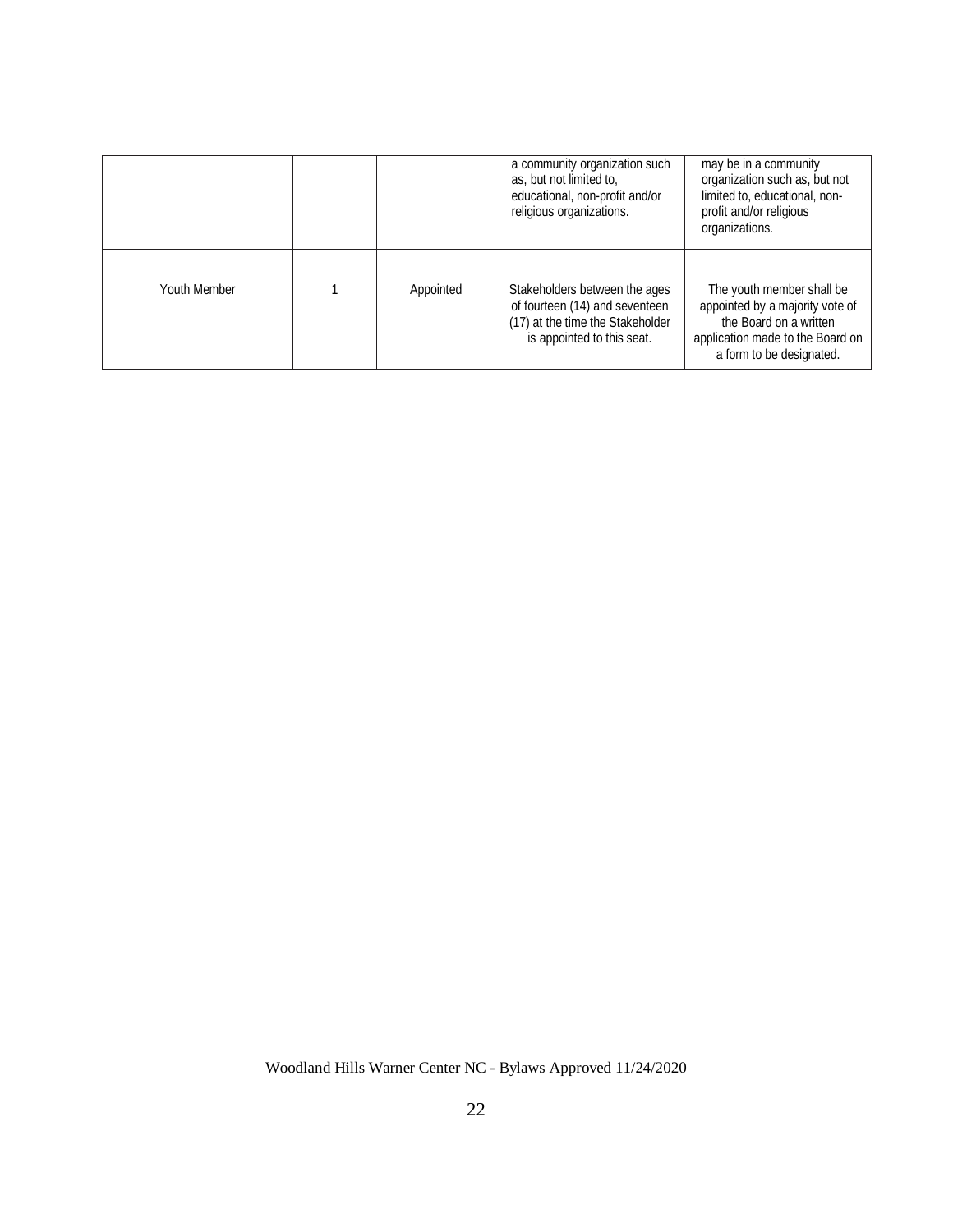# **ATTACHMENT C – GLOSSARY DEFINITIONS**

- 1. Absence Failure to be present at a called meeting.
- 2. Acceptable Documentation Documentation acceptable through the City of Los Angeles. Examples: driver's license, passport, etc.
- 3. Adjourned End of doing business of a meeting.
- 4. Administration of Elections Department of Neighborhood Empowerment election procedures.
- 5. Agenda A list of items to be addressed at a meeting per Brown Act Requirements.
- 6. Alternate The runner up who has the highest vote count, regardless of stakeholder category, for that area.
- 7. Amendment A parliamentary procedure for any alteration made to a motion.
- 8. Area The Neighborhood Council is divided into seven (7) sections, which are called "Areas." Each Area has three (3) elected Representatives and one alternate representative. Please see Attachment "A"
- 9. Board Those elected members who comprise the Board of Directors ("The Board").
- 10. Board Meetings (Regular) A standing monthly meeting of the Neighborhood Council as defined by the Bylaws (Article VIII).
- 11. Board Meeting (Special) A meeting which requires twenty-four (24) hours notice in advance in special circumstance(s) as defined by the Bylaws (Article VIII.).
- 12. Bylaws A set of regulations addressing the operations and governance of the WHWCNC.
- 13. Censure An act of condemnation of an act or behavior as deemed unacceptable by the NC (Please see Article V, Section 8.).
- 14. Chairperson The appointed leader of a committee (Ad Hoc or Standing).
- 15. Committee (Ad Hoc) A Special Committee for a limited purpose (temporary). (Article VII).
- 16. Committee (Executive)- The officers of the WHWCNC. (Article VII).
- 17. Committee (Standing) A permanent committee as defined by the Bylaws (Article VII).
- 18. Committee (Sub) A group formed under the supervision of the standing committee that carries out specific actions (Article VII).
- 19. Complaint A formal objection (in writing) in the course of the operation of the NC referencing a specific action or actions.
- 20. D.O.N.E. "Department of Neighborhood Empowerment" The City's department overseeing the NC. Also referred to as "the Department" or "The City".
- 21. Duties The required actions of the NC Members as defined by the Bylaws.
- 22. Election Certification D.O.N.E.'s system of validating election results.
- 23. General Meeting A monthly scheduled meeting of the WHWCNC.
- 24. Grievance A dispute involving procedural matters. (Please see Article XI.)
- 25. Motion Sets forth a specific request for action by the WHWCNC.
- 26. WHWCNC "Woodland Hills Warner Center Neighborhood Council."
- 27. NC "Neighborhood Council."
- 28. Neighborhood Council Property All nonexpendable items paid for with City funds.
- 29. Officer/Officers of the Board Please see Article VI, § 1.
- 30. President please see Article VI §2A.
- 31. Quorum Fifty Percent (50%) plus 1 of the membership of the Board or committee in order to transact business.
- 32. Recall Removal of a member of the Board for the causes stated in the Bylaws (please see Article V §9D4).
- 33. Removal Disqualification of a Board Member or Alternate for the reasons and through the procedures delineated in the Bylaws.